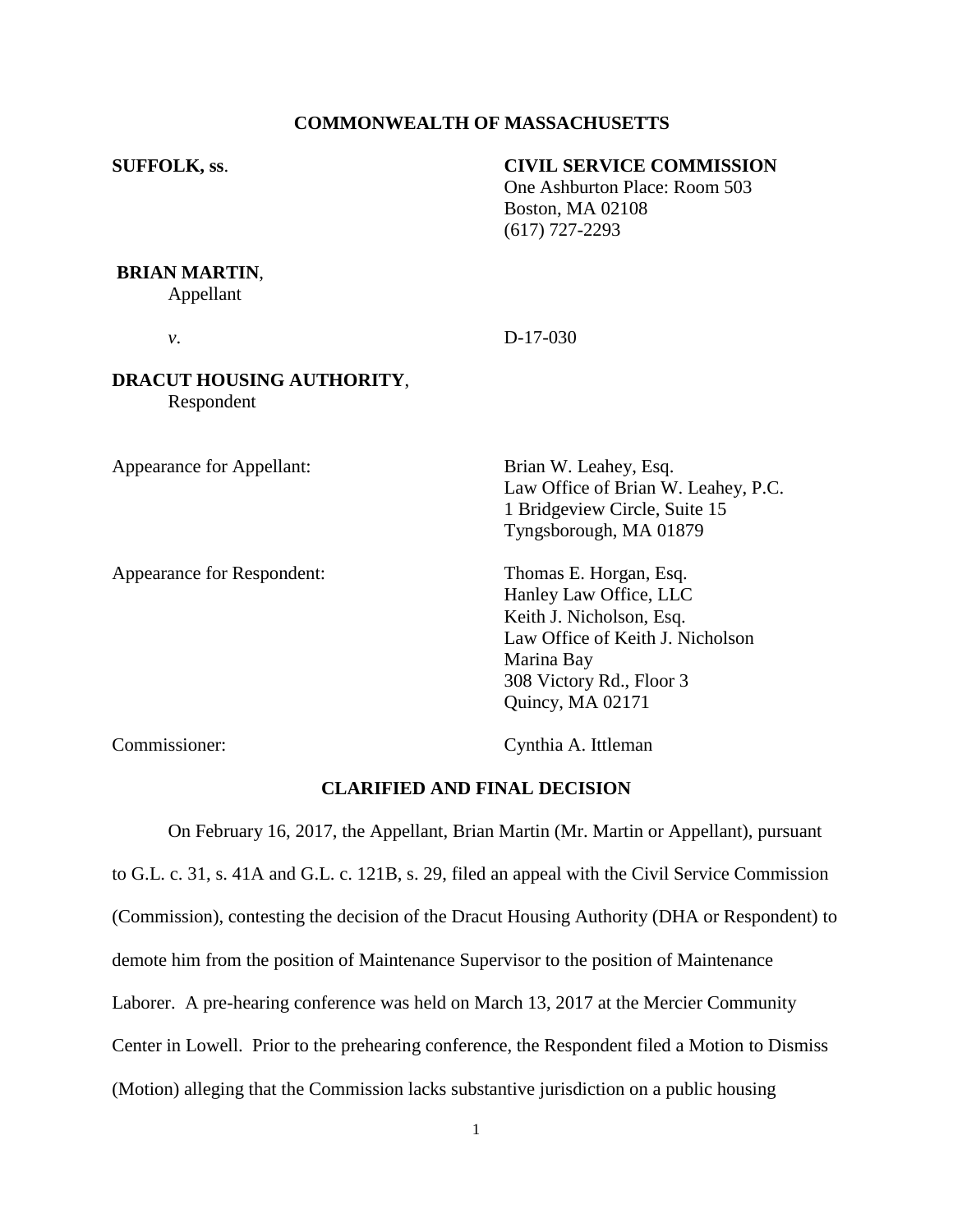authority's demotion of an employee and that the appeal was untimely. On March 31, 2017, the Appellant filed an opposition to the Motion (Opposition). On June 22, 2017, the Commission denied the Motion, ruling that the Commission does have jurisdiction to hear appeals regarding demotions of certain Housing Authority employees and ordered the case to go forward to a full hearing. Subsequently, counsel for the Appellant indicated that he would be filing a Motion for Summary Decision, pursuant to G.L. c. 31, s. 42, arguing that the Housing Authority failed to conduct a hearing prior to demoting the Appellant. That prompted a July 5, 2017 conference call between Commissioner Bowman and counsel for the parties.

As there was no dispute that the Housing Authority, believing that the Commission lacked jurisdiction over demotions, did not conduct a hearing prior to the demotion, the Housing Authority agreed to reimburse the Appellant for lost wages from January 9, 2017 (the date of the demotion) to July 5, 2017 (the date of the conference call). In exchange, counsel for the Appellant agreed to waive his Section 42 claim and move forward with a full hearing before the Commission under Section 43 regarding whether the Housing Authority had just cause to demote the Appellant.

The Section 43 hearing was held on August 28, 2017 at the Mercier Community Center and on October 30, 2017 at the Commission's Boston office.<sup>1</sup> Witnesses, except the Appellant and Respondent's Executive Director, Mary Karabatsos<sup>2</sup>, were sequestered. Since neither party requested a public hearing, the hearing was conducted in private. The hearing was digitally recorded and both parties were provided with a CD of the hearing<sup>3</sup>. The parties filed post-

 $\overline{\phantom{a}}$ 

<sup>1</sup> The Standard Adjudicatory Rules of Practice and Procedure, 801 CMR §§1.00, *et seq*., apply to adjudications before the Commission with Chapter 31 or any Commission rules taking precedence.

 $<sup>2</sup>$  Ms. Karabatsos assisted counsel for the Respondent after she testified as the Respondent's first witness.</sup>

 $3$  If there is a judicial appeal of this decision, the plaintiff in the judicial appeal would be obligated to supply the court with a transcript of this hearing to the extent that he/she wishes to challenge the decision as unsupported by the substantial evidence, arbitrary and capricious, or an abuse of discretion. In such cases, this CD should be used by the plaintiff in the judicial appeal to transcribe the recording into a written transcript.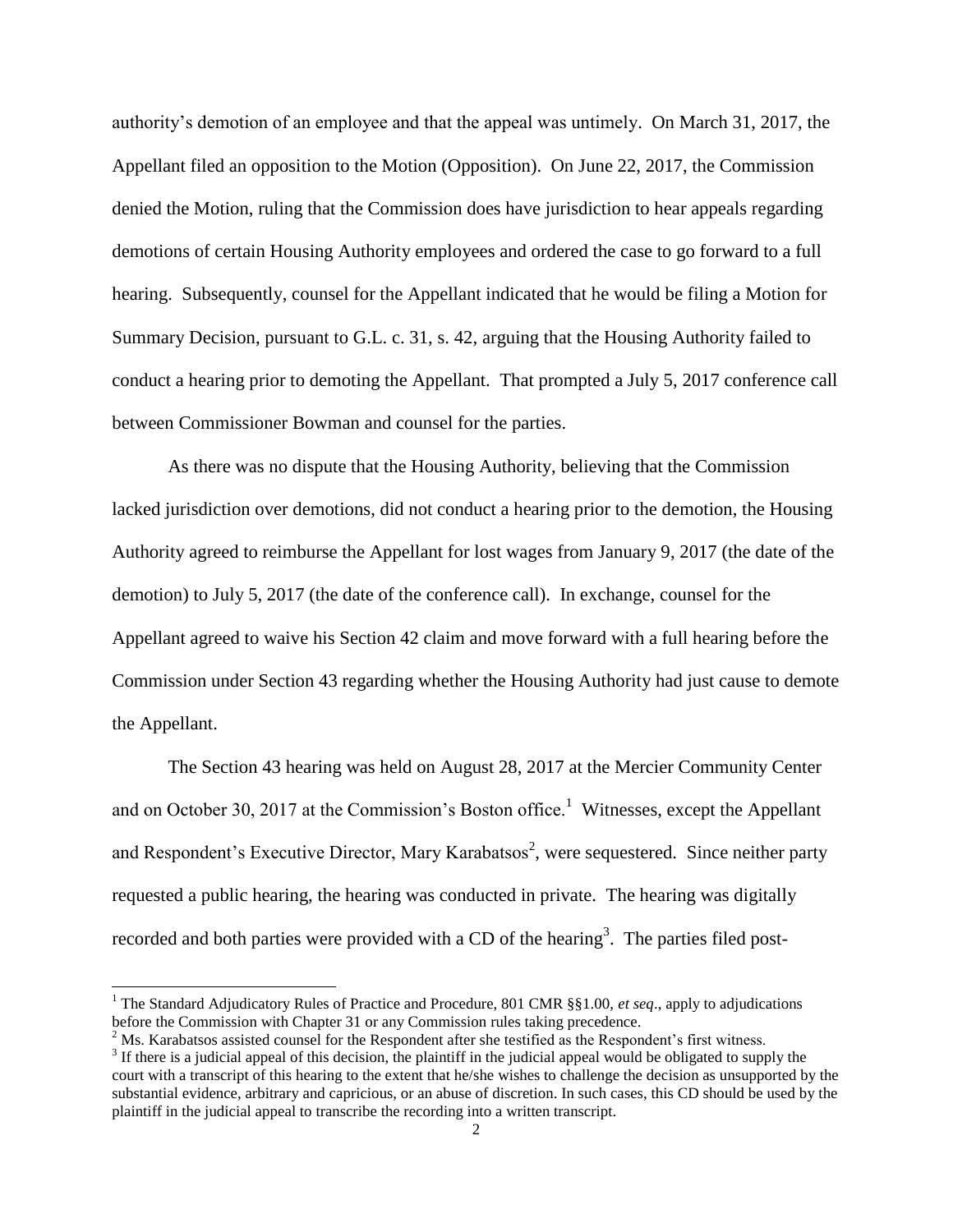hearing briefs on December 18, 2017. For the reasons stated herein, the Appellant's appeal is

allowed in part. The discipline is modified from a demotion to a five (5)-day suspension.

# **FINDINGS OF FACT:**

Forty-one (41) exhibits were entered into evidence.<sup>4</sup> Based on these exhibits, the

testimony of the following witnesses:

# *Called by the Respondent*:

- **Mary Karabatsos, Executive Director, DHA**
- Kelley Szymanski, Deputy Director, DHA
- **Michael Hubert, Maintenance Laborer, DHA**
- Jim Murphy, Maintenance Laborer, DHA

# *Called by the Appellant*:

■ Brian Martin, Appellant

and taking administrative notice of all matters filed in the case and pertinent statutes, case law, regulations, policies, and reasonable inferences from the evidence; a preponderance of credible evidence establishes the following facts:

# *Background*

 $\overline{\phantom{a}}$ 

1. The Appellant was hired as a Maintenance Laborer by the DHA in 1997; as such, he is a tenured employee under G.L. c. 121B, s. 29. In November 2011, the Appellant was promoted to Maintenance Supervisor and he received appropriate training, including training pertaining to supervision. (Testimony of Appellant and Karabatsos; Ex. 42).

 $4$  The proposed exhibits were numbered 1 to 51 but the parties agreed to delete proposed exhibits 24 through 41, retaining the numbers for proposed exhibits marked 42 and higher. Thus, the remaining exhibits entered into evidence at the hearing were Joint Exhibits  $1 - 4$ , 12, 14,  $20 - 23$ ,  $42 - 44$ , and  $46 - 51$ ; and Respondent's Exhibits 5  $-11$ , 13, 15 – 19, 45, and 52 – 56. Respondent's Exhibits 5 – 11 were entered into the record over the Appellant's objection, which objection the Appellant asked to be noted in the record; so noted. Exhibit 23 was entered jointly in part (notes of January 9, 2017 and December 20, 2016 relating to the Appellant) and as Respondent's Exhibit 23A (notes of September 9, 2016 relating to the Appellant). In response to my order at the hearing, the Respondent produced after the hearing Respondent's Exhibits 57 (five (5) year employment contract between Respondent and Executive Director Karabatsos beginning 2017) and 58 (Executive Director Job Description).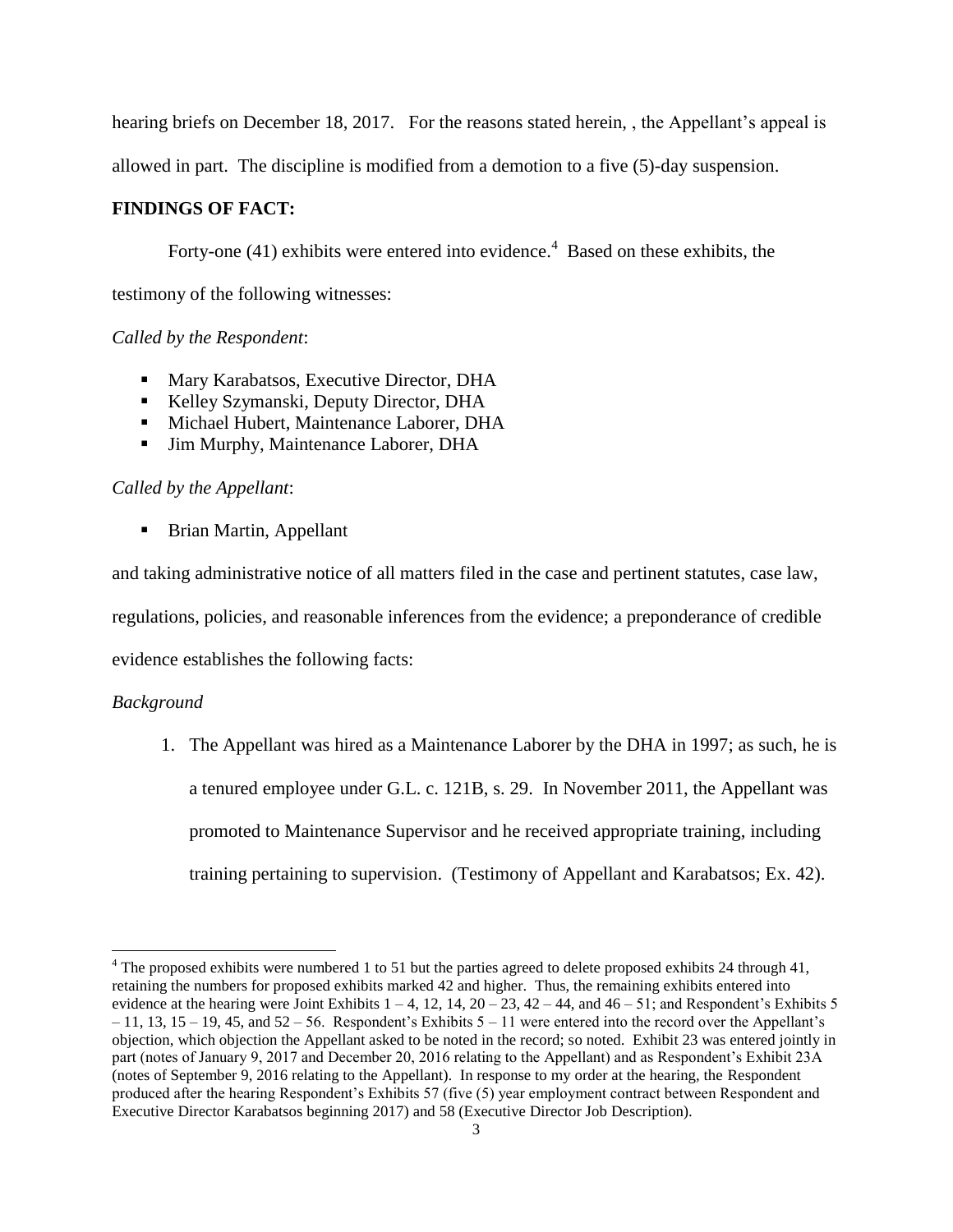- 2. At pertinent times, the DHA personnel included Ms. Karabatsos, Executive Director; Kelley Szymanski, Executive Assistant to the Director; a part-time receptionist; the Section 8 Administrator; a Maintenance Supervisor; and two Maintenance Laborers. (Testimony of Szymanski; Ex. 55)
- 3. Ms. Karabatsos has "general supervision over the administration of the authority's business and affairs, subject to the direction of the Board Members of the Authority, … [and is] … the Authority's chief administrative officer and shall be directly in charge of personnel and shall be responsible, subject to the review and approval of the Board, for the hiring and discharging of all personnel." (Ex. 57; *see also* Ex. 58)
- 4. At pertinent times prior to January 23, 2017, the Maintenance Laborers were supervised by the Maintenance Supervisor and/or the Executive Director. (Exs. 44, 50 and 51)(emphasis added)
- 5. Mr. I worked in Maintenance at DHA for many years up until early 2015. Mr. I was the Maintenance Supervisor for a period of time, during which he supervised the Appellant. (Testimony of Karabatsos and Szymanski)
- 6. Mr. G worked in Maintenance at DHA for many years up until September 2015. Mr. G was the Maintenance Supervisor for a period of time, during which time he supervised the Appellant. (Testimony of Karabatsos and Szymanski)
- 7. The Appellant was appointed Maintenance Supervisor in 2011, after Mr. I and Mr. G had served as Maintenance Supervisors. (Testimony of Karabatsos)
- 8. In February 2015, Jim Murphy (Mr. Murphy) was hired as a DHA Maintenance Laborer, filling the vacancy left upon Mr. I's departure. The Appellant supervised Mr. Murphy until January 2017. (Testimony of Murphy)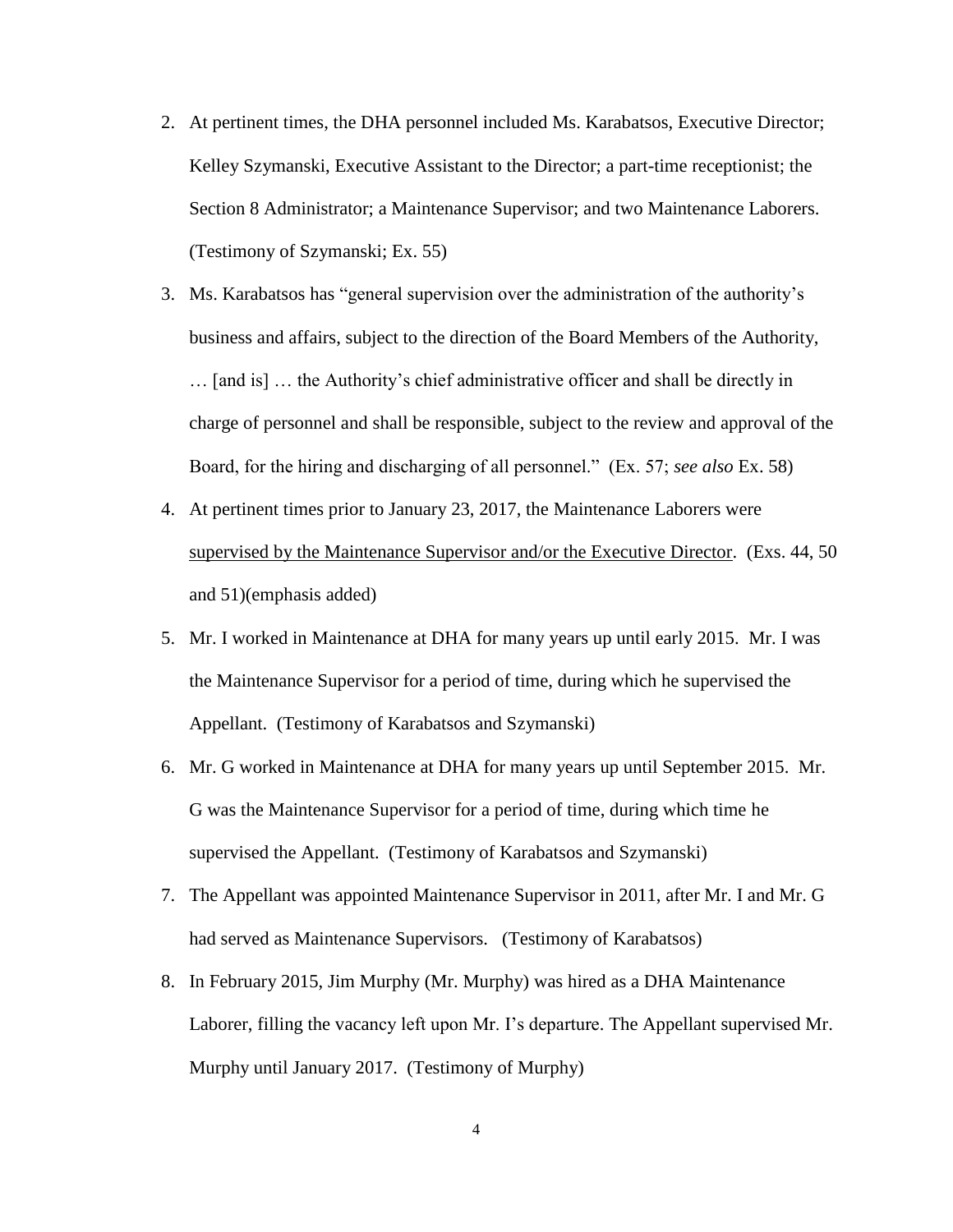- 9. In October 2015, Mike Hubert (Mr. Hubert) was hired as a DHA Maintenance Laborer, filling the vacancy left upon Mr. G's departure. The Appellant supervised Mr. Hubert until January 2017. (Testimony of Hubert).
- 10. The DHA Maintenance personnel have a history of not getting along well. (Testimony of Karabatsos)
- 11. At various times during the Appellant's tenure as DHA Maintenance Supervisor (November 7, 2011 to January 9, 2017), morale was poor. (Testimony of Murphy, Hubert, Szymanski and Director Karabatsos).
- 12. DHA Maintenance staff does not have access to computers to obtain work orders. Until sometime in or about May 2016, the DHA Administrative office personnel would print out work orders and give them to the Maintenance personnel and/or giving the Appellant a master list of work orders. (Testimony of Karabatsos) The Maintenance personnel carried DHA cell phones for communication. (Testimony of Appellant)
- 13. Until in or about May 2016, the Appellant, as Maintenance Supervisor, would meet with Mr. Hubert and Mr. Murphy at the beginning of the day to distribute work orders to be addressed. (Testimony of Murphy and Hubert) However, this approach made it difficult for the administrative staff to monitor completion of work orders. (Testimony of Szymanski)
- 14. At various times when the Appellant was Maintenance Supervisor, Ms. Karabatsos would communicate with the Appellant on his DHA cell phone regarding work to be done and related matters. (Ex. 45)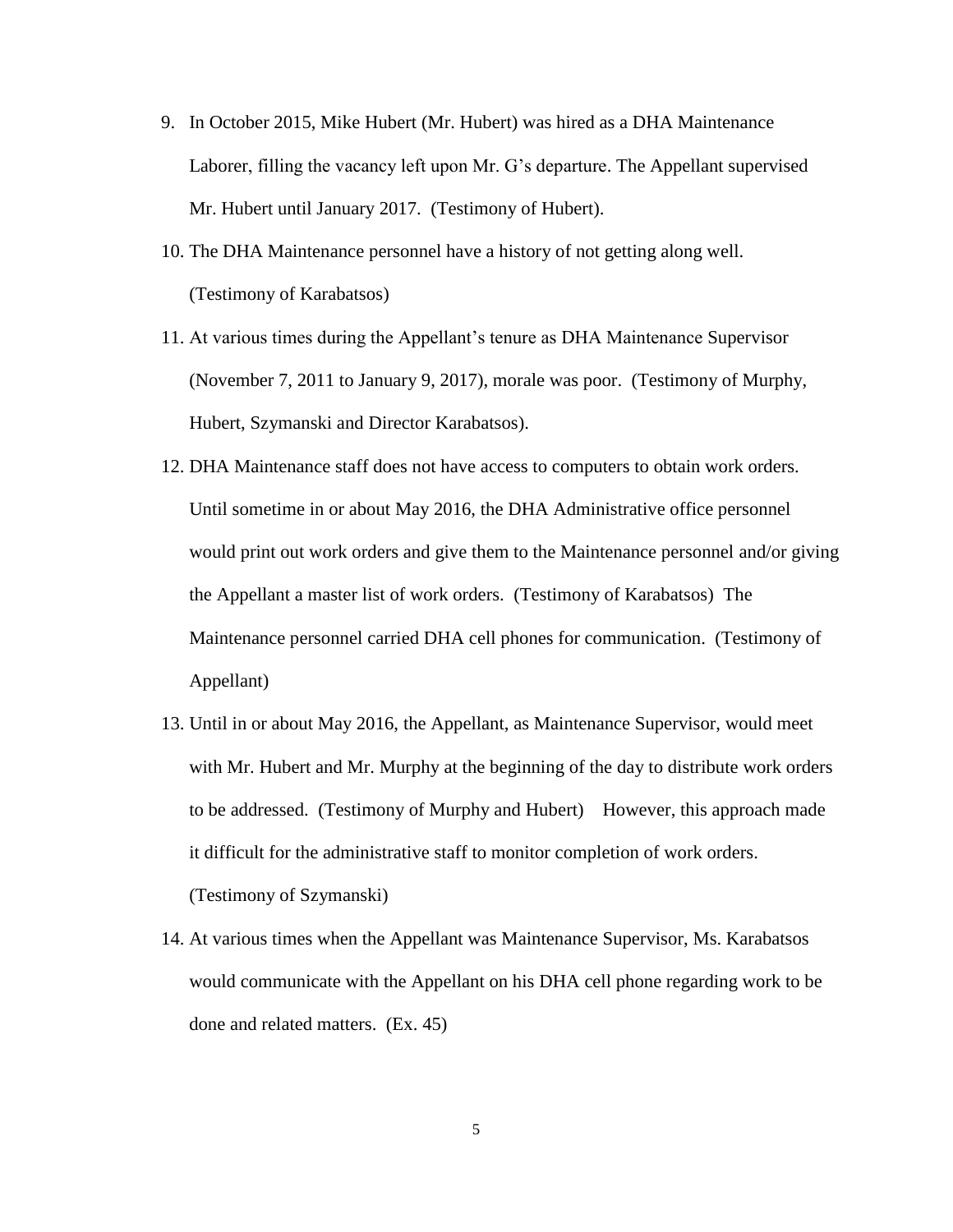$\overline{\phantom{a}}$ 

- 15. On December 5, 2011, Mr. I, then a DHA Maintenance Laborer, submitted a written complaint to Ms. Karabatsos regarding a December 1, 2011 incident in which he felt that the Appellant's conduct was "threatening, intimidating and bullying".<sup>5</sup> Mr. I signed the complaint and Mr. G signed it as a witness. (Ex. 5) This was not the first time that Mr. I had seen the Appellant behave in this manner. (Id.)
- 16. Specifically, the December 5, 2011 letter stated, in part, that after the Appellant informed Mr. I and Mr. G about upcoming work in some empty apartments and Mr. G and Mr. I had no response, the Appellant raised his voice and said, *"*what the fuck! Am I talking to my fucking self or what?" (Ex. 5) Mr. I asked the Appellant if he was serious or joking and the Appellant said, "your (sic) dam (sic) right I'm fucking serious". (Id.) Mr. G submitted a similar written complaint on his own. (Ex. 6)
- 17. On December 12, 2011, the Appellant filed a written response to the December 5, 2011 complaint stating that Mr. I (and Mr. G) did not respond to him when he mentioned the upcoming work in other apartments but denying that he used inappropriate language at that time. (Ex. 7) However, the Appellant testified at the Commission hearing that he had used the inappropriate language on December 1, 2011. (Testimony of Appellant)
- 18. On or about December 22, 2011, Ms. Karabatsos told Mr. G that she consulted an attorney about his complaint against the Appellant and she would speak to the Appellant and "tell him that inappropriate language is not acceptable. [She] also told

 $<sup>5</sup>$  During her testimony, Ms. Karabatsos complained to me that the Appellant was staring at her as she testified. I</sup> asked Ms. Karabatsos if she felt intimidated. She stated that she felt uncomfortable because he was staring at her. I asked the Appellant to be sensitive to Ms. Karabatsos' concerns and he indicated that he would. Full Hearing recording at approximately 3 hours and 33 minutes.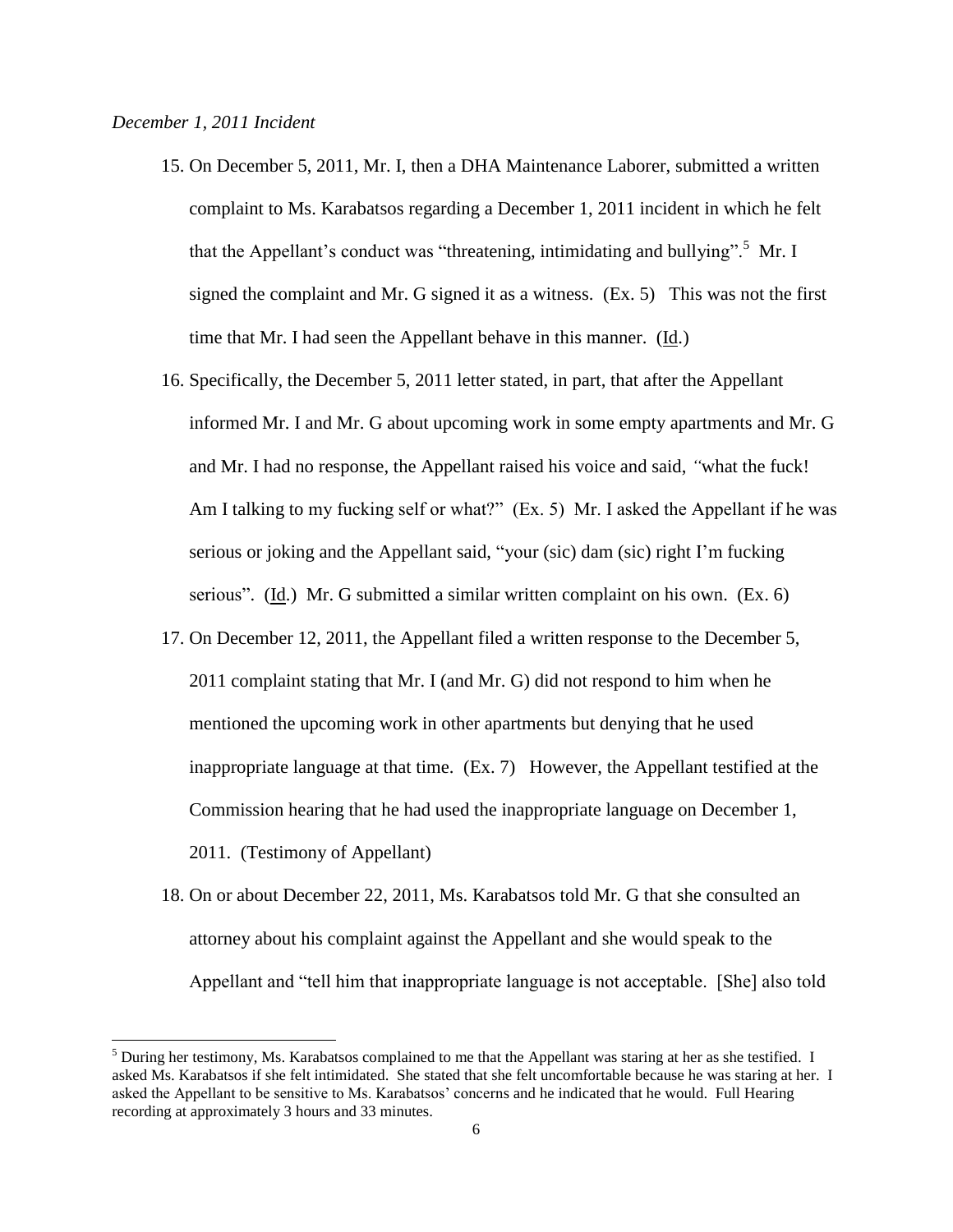[Mr. G] that work must progress and if the conflicts in the maintenance department impede work than (sic) progressive discipline will be the result. [She] explained to him that [the Appellant] is the Maintenance Supervisor whether he liked it or not." (Ex. 9) Ms. Karabatsos spoke to Mr. I and repeated the statements she had made to Mr. G. (Ex. 10) Ms. Karabatsos made contemporaneous notations dated December 22, 2011 indicating that she had consulted an attorney and spoken to Mr. G and Mr. I in this regard and put her notes in a file in her office, not the Appellant's personnel file. (Testimony of Karabatsos) The Appellant did not receive copies of Ms. Karabatsos' notations until he was demoted and requested them. (Testimony of Appellant)

19. On or about December 23, 2011, Ms. Karabatsos spoke with the Appellant about the December 5, 2011 complaint against him. (Testimony of Karabatsos) She told him that she had consulted an attorney for legal advice and that he advised her to speak with Mr. I, Mr. G and the Appellant separately. She further informed the Appellant that there would be no further action taken on the December 5 complaint, that she told Mr. I and Mr. G that "personnel issues will not impede work and that the three maintenance men will have to learn to work together". (Ex. 11) Ms. Karabatsos added that, "if it was true that [the Appellant] swore at [Mr. I] that [the Appellant] needs to make sure that he does not use any inappropriate language in the future in the workplace." (Id.) Ms. Karabatsos made contemporaneous notations that day regarding her conversation with the Appellant and put them in a file in her office relating to the Appellant. (Testimony of Karabatsos; Ex. 11)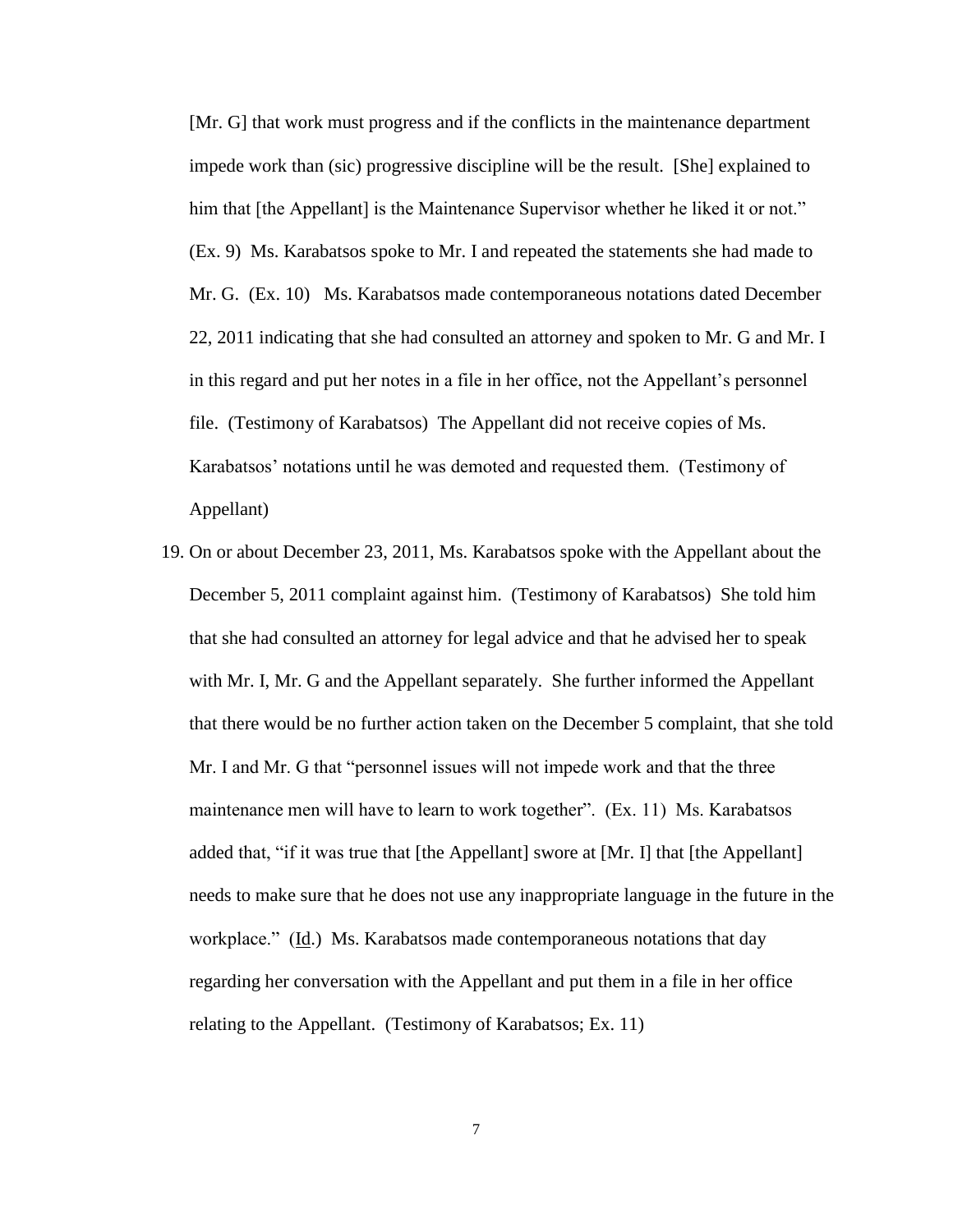- 20. Ms. Szymanski was promoted from Executive Assistant to Ms. Karabatsos to Deputy Director in September 2015. (Testimony of Szymanski) At that time, the Deputy Director job description did not include overseeing Maintenance staff. (Ex. 55) Since she was promoted, Ms. Szymanski has had a number of conversations with the Appellant in which he indicated his discontent with her promotion. (Testimony of Szymanski)
- 21. Also in September 2015, Ms. Karabatsos and/or Ms. Szymanski began scheduling mandatory end of day meetings several times per week to improve communication. The Appellant would attend these meetings and, at times, not participate and/or he would make negative comments about the meetings and/or personnel. (Testimony of Karabatsos)

#### *November 19, 2015 Incident*

22. At approximately 7:30 PM on Thursday, November 19, 2015, Mr. Murphy arrived at the Lo Kai restaurant where at least some of the DHA Board Commissioners, Ms. Karabatsos and Ms. Szymanski were gathered at an event for one of the DHA Board Commissioners. Mr. Murphy saw the Appellant as he was leaving the restaurant. Mr. Murphy extended his hand to greet the Appellant and the Appellant said to Mr. Murphy, "we have a big fucking problem you and I". (Testimony of Murphy) Mr. Murphy then attempted to ask the Appellant what he meant but the Appellant did not respond and brushed by Mr. Murphy. (Testimony of Murphy)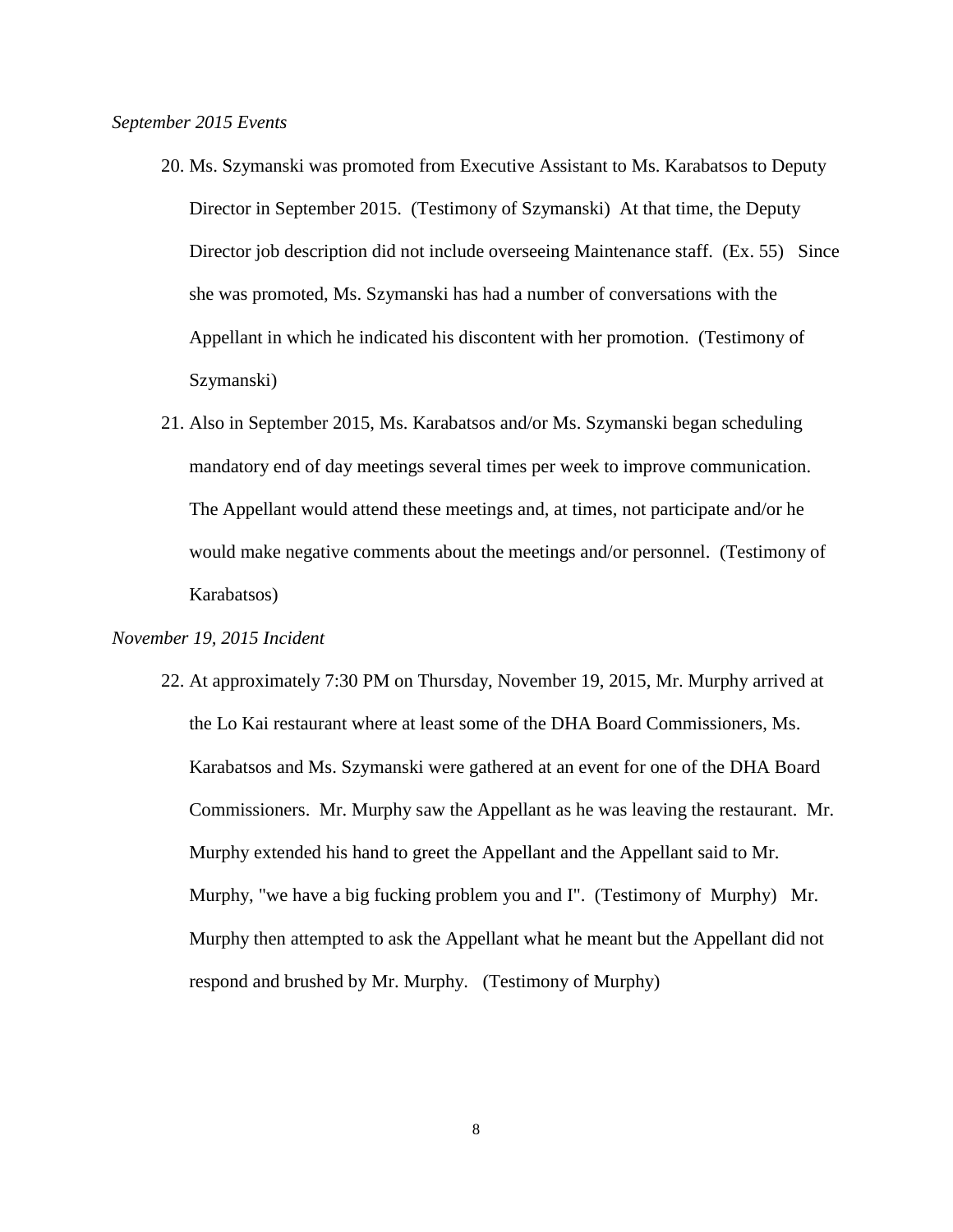- 23. Earlier in the evening of November 19, 2015, the Appellant had an argument with Jim Murphy's father, Paul Murphy. Jim Murphy was not aware of the argument between his father and the Appellant that night. (Testimony of Jim Murphy)
- 24. Jim Murphy had confided in his father about how he felt about the manner in which the Appellant treated him (Jim Murphy). Jim Murphy did not ask his father to discuss the matter with the Appellant. (Testimony of Jim Murphy).
- 25. By letter dated November 20, 2015, the Appellant filed a complaint with Ms.

Karabatsos alleging that the confrontation between the Appellant and Paul Murphy on

November 19, 2015 at the Lo Kai restaurant had created a hostile work environment.

Specifically, the Appellant's letter states, in part,

… when I was leaving the event … I noticed [DHA] employee Jim Murphy's father, Paul Murphy. … [Paul Murphy said] 'oh, I need to talk to you. … I asked him 'what's up'? Paul replied, You can tell [a former DHA Commissioner] and your crew to leave my kid alone (or words to the affect). … He said 'you called him a brown nose' and that I was using my position to harass him. ... I told him he was out of line having this conversation with me. I continued to tell him he was out of line. He said 'my kid is a gentleman, keep it up and I will kick your ass … then we walked away … when he stopped quick in front of me and I bumped into him. After we bumped he said, 'What, you want to go at it?'. I then said again 'you are out of line'. He started walking away saying, 'keep it up and I will have your job'...

I am concerned about this situation because since you have appointed Kelly (sic) Szymanski to the position of Deputy Director, employee Jim Murphy listens to what Kelly (sic) instructs him to do. As you know, I have expressed my concerns about employees Jim Murphy and Michael Hubert following the direction of Kelly (sic) and I don't know what is going on, where or what they are doing. I also expressed to Kelly (sic) that I thought that employee Murphy's father was telling him to listen to Deputy Director Szymanski and not to me. …

… I now believe that Jim Murphy and his father Paul have created a hostile work environment for me by threatening my job. I am respectfully requesting that your (sic) take the necessary steps to correct this situation. (Ex. 12)

26. Upon receiving the Appellant's November 20, 2015 complaint, Ms. Karabatsos

contacted an attorney who had been retained by DHA, Mr. Horgan, for advice on how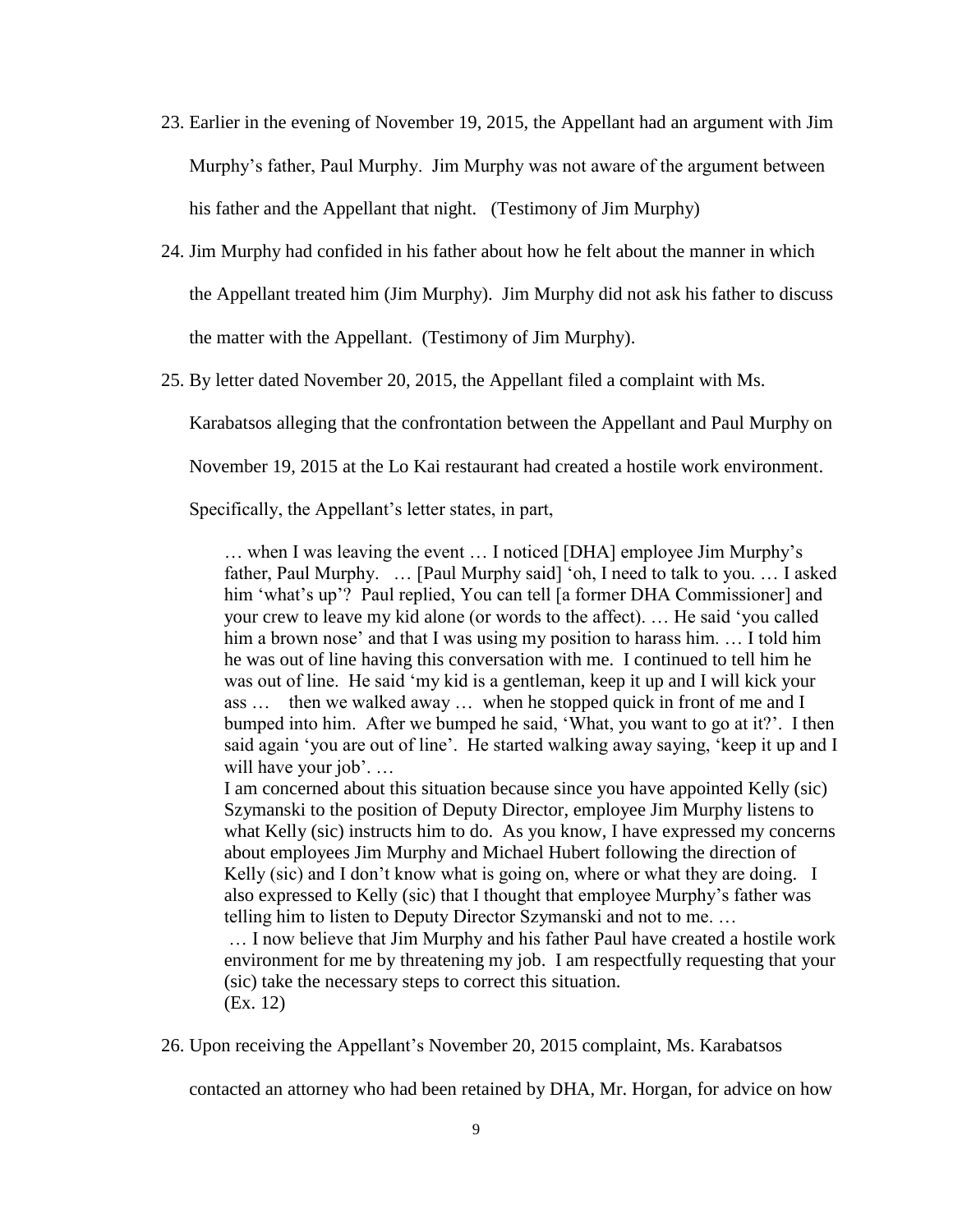to handle and process the Appellant's complaint. (Testimony of Karabatsos) On November 24, 2015, Ms. Karabatsos asked the Appellant to meet at her office, at which time she advised the Appellant that the DHA had asked Attorney Horgan to investigate his November 20, 2015 complaint. (Testimony of Karabatsos)

27. Attorney Horgan reviewed the Appellant's November 20, 2015 complaint and

expressed his assessment of the matter to Ms. Karabatsos. (Testimony of Karabatsos)

Thereafter, Ms. Karabatsos issued a written decision to the Appellant on December 1,

2015 stating, in part,

… Attorney Horgan reviewed your letter and responded stating that his assessment was that this situation did not rise to the level of a hostile work environment. He stated that the Massachusetts Commission Against Discrimination (MCAD) guidelines state that in order to create a hostile work environment the conduct must be hostile, intimidating, humiliating or offensive both from an objective and subjective perspective, and the alleged conduct must be pervasive and severe. This appears to be an isolated incident with the fellow employee's father. There is no evidence to suggest that it is anything more than that. At this point I've done my due diligence in investigating this incident in feel as though what happened was unfortunate and unnecessary, but there is no indication that a hostile work environment has been created.

Also, in response to your concerns that both Mike Hubert and Jim Murphy have been taking direction from Deputy Director Szymanski rather than you; as the maintenance supervisor the chain of command dictates that both Mike and Jim are under your direct supervision. The Dracut Housing Authority's organizational chart is as follows (sic) the executive director, Deputy Director, Maintenance Supervisor and Maintenance Staff. There will be times when both Mike and Jim are required to take direction from both Deputy Director Szymanski and myself. This is in no way meant to circumvent your position but rather to create an environment that works well together and is focused on the end result.

(Ex. 14)

## *April 2016 Incidents*

28. On April 6, 2016, at approximately 2:00 p.m., Ms. Karabatsos had a meeting with the

Appellant after he again complained that Mr. Hubert and Mr. Murphy were not

listening to him and that he could not talk to them. (Ex. 15) Ms. Karabatsos informed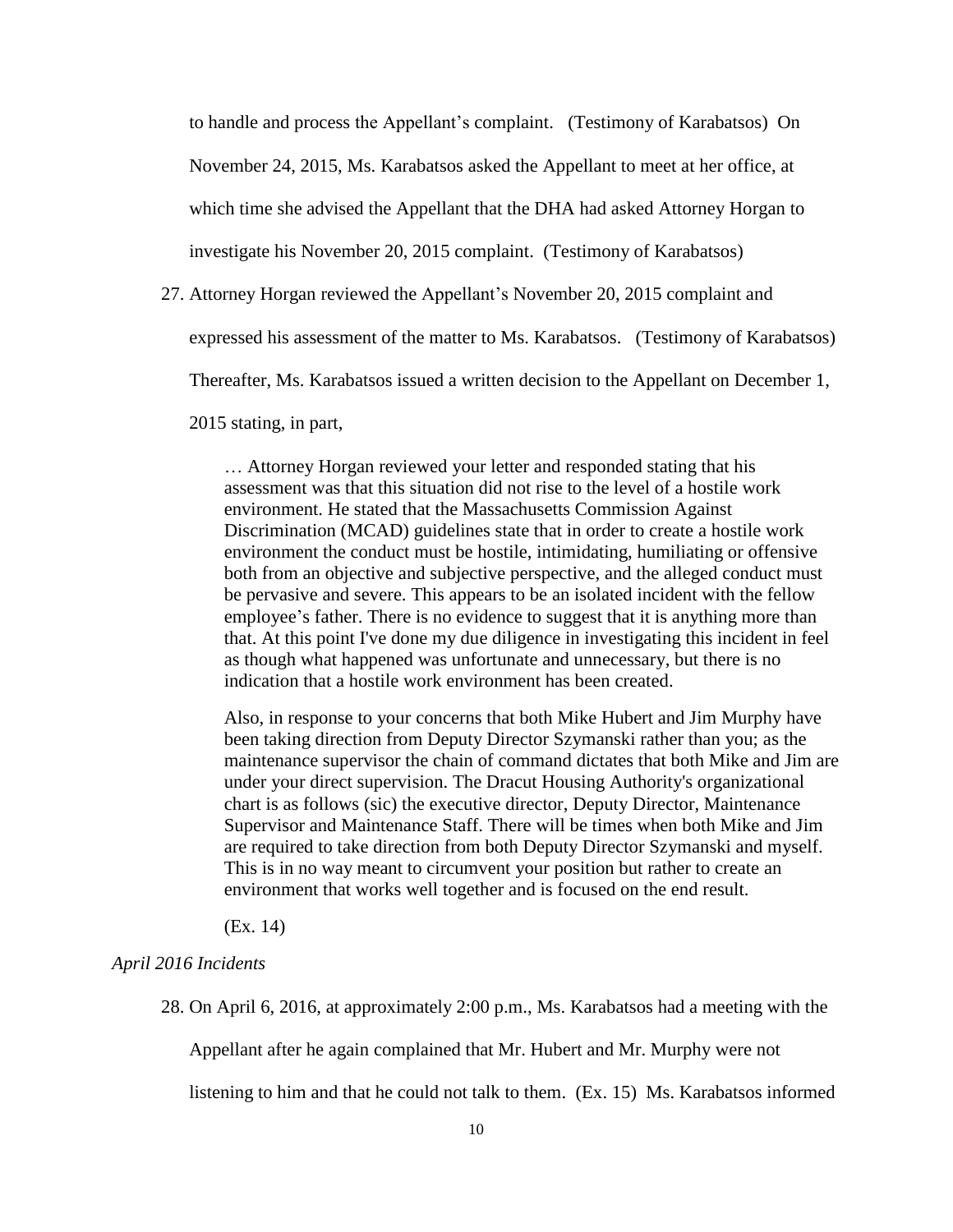the Appellant that if he could not talk to his subordinates it would be impossible for him to properly supervise and lead and that he needed to improve on both of these managerial skills. (Testimony of Karabatsos; Ex. 15) Ms. Karabatsos made a contemporaneous notation about this discussion with the Appellant and put the notation in her file with other notations regarding the Appellant. (Id.)

- 29. On April 20, 2016, Ms. Karabatsos had a meeting with the Appellant to discuss the reason he had not signed the DHA's new credit card policy for supplies that the Board of Commissioners approved in February, 2016. (Testimony of Karabatsos; Ex. 16) The Appellant was the only DHA employee who had not signed the new credit card policy. (Testimony of Karabatsos; Ex. 16) Ms. Karabatsos made a contemporaneous notation about this meeting with the Appellant and put the notation in her file with other notations regarding the Appellant. (Id.)
- 30. Ms. Karabatsos had a conversation with the Appellant on April 25, 2016 in which she again asked the Appellant to sign the new credit card policy or return his DHA credit card. The Appellant reiterated that he was unable to talk to his subordinates. Ms. Karabatsos again reminded the Appellant that he needed to improve his communication with his subordinates in order to be a proper supervisor and leader and that if he could not talk to his subordinates, he could not properly supervise. In response, the Appellant raised his voice at Ms. Karabatsos and she told him not to raise his voice at her. Ms. Karabatsos made a contemporaneous notation about this meeting with the Appellant and put the notation in her file with other notations regarding the Appellant. The Appellant later signed the credit card policy/ (Testimony of Karabatsos; Ex. 17)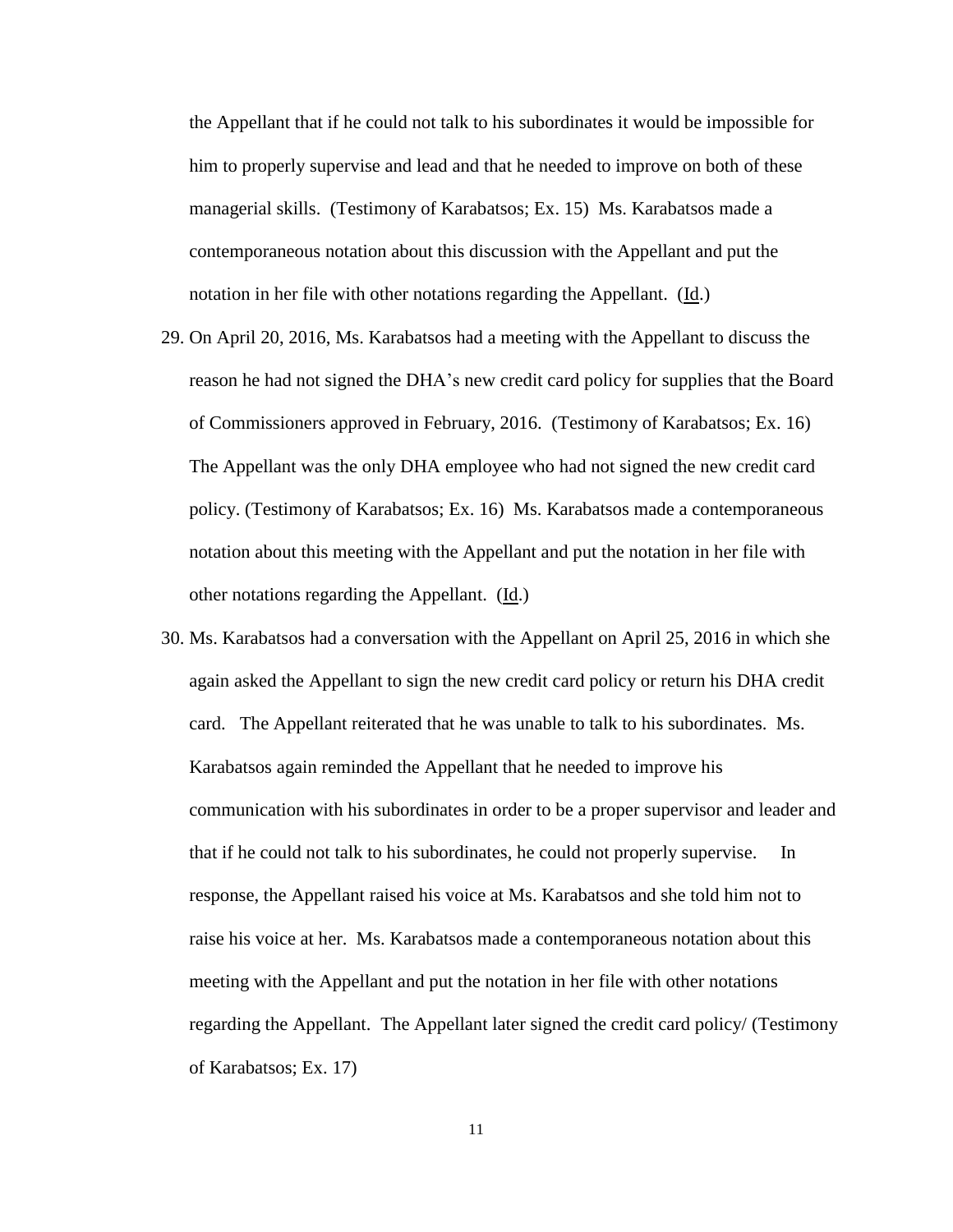- 31. The Appellant went to Ms. Karabatsos' office on May 5, 2016 at or about 11:00 a.m., complaining again about Mr. Hubert and Mr. Murphy, this time stating that they were handling work orders on their own without telling him. He added that he had not yet seen them that day. Ms. Karabatsos again informed the Appellant that he needed to supervise and communicate with his staff. After a few words, the Appellant left the office and slammed the door. Ms. Karabatsos made a contemporaneous notation about this meeting with the Appellant and put the notation in her file with other notations regarding the Appellant. (Testimony of Karabatsos; Ex. 18)
- 32. Following her May 5, 2016 meeting with the Appellant, Ms. Karabatsos believed that he was not adequately performing his duties as a maintenance supervisor and, despite repeated conversations with the Appellant regarding his managerial skills and work performance, his conduct and managerial skills had not improved. (Testimony of Karabatsos) However, other than repeatedly telling the Appellant to "supervise" and "lead" the Laborers, Ms. Karabatsos did not provide guidance about how to do so more effectively. (Testimony of Appellant)
- 33. On May 10, 2016, Ms. Karabatsos met with the Appellant and issued him a letter of reprimand that states, in part,

… This is an official written reprimand for your failure to not only perform the functions of your position appropriately, but also for the acts of insubordination that you continually engage in. Over the past three months you have informed me on at least three occasions that 'you cannot talk to Mike and Jim'. You have gone on to say 'that you do not know what they are doing or where they are'. The most basic skill of a maintenance supervisor is the 'ability to supervise and motivate others'. The fact that you have relayed to me that you are not able to "talk to your staff" leads me to the conclusion that your supervisory position is not being fulfilled. During these discussions, I have relayed to you that you need to 'supervise' and 'lead'. Unfortunately however, you repeatedly act out, in an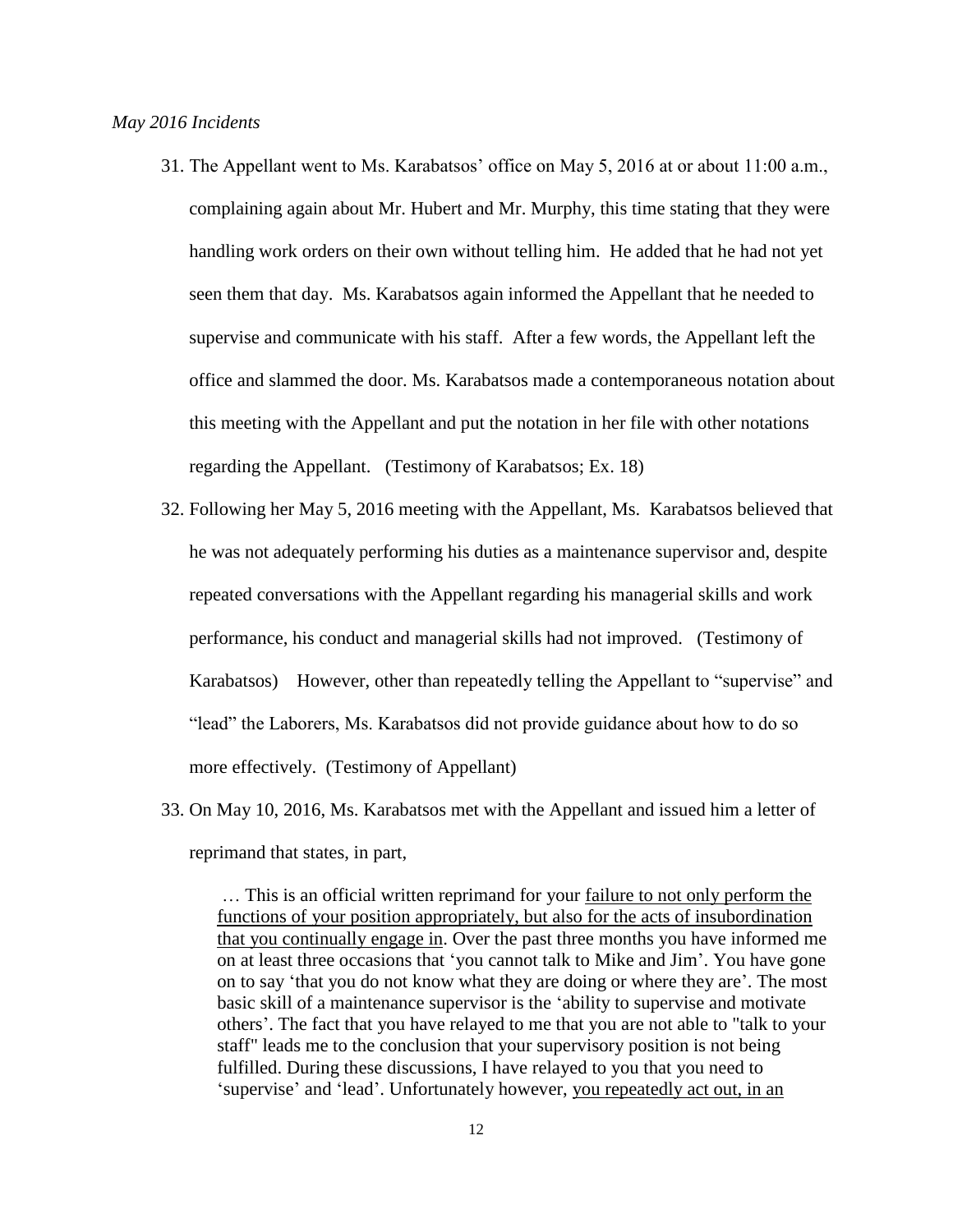unprofessional manner to Deputy Director Kelley Szymanski and myself. Many of these incidents have become volatile, with you raising your voice and slamming doors as you leave the office. 6 These occurrences have disrupted the professional atmosphere that the Dracut Housing Authority persistently strives for.

I am recommending that you attend anger management courses that will be paid for and provided to you by the Dracut Housing Authority, failure to do so will indicate to me that you are not taking this reprimand seriously.

This letter of reprimand, stands as a reminder that your position requires you 'to supervise and lead', it also demands professionalism while you fulfill your responsibilities as the maintenance supervisor. Any future incidents of insubordination or unprofessionalism will not be tolerated, and will result in additional disciplinary action up to and including the possibility of demotion. … (Ex. 20)(emphasis added)

- 34. The Appellant refused to open this letter in Ms. Karabatsos' presence and said to her, in part, "this is how it's going to be around here", "you have no idea what's going on around here", and "this is the beginning of an all-out war. I hope you don't think that I am going to take this sitting down".  $(Ex. 19)^7$  On May 10, 2016, Ms. Karabatsos made a contemporaneous notation about this meeting with the Appellant and put the notation in her file with other notations regarding the Appellant. (Testimony of Karabatsos; Ex. 19)
- 35. The Appellant later informed Ms. Karabatsos in writing that he had attended an anger management course pursuant to the letter of reprimand and acknowledged that he had had conversations with Ms. Karabatsos regarding Ms. Szymanski's assignment of work orders to Maintenance Laborers but he denied that he had not performed the function of his position appropriately and he denied that he had been insubordinate.

<sup>&</sup>lt;sup>6</sup> I note that Ms. Karabatsos' notes report only one (1) instance in which the Appellant left Ms. Karabatsos' office and slammed the door. (Ex. 18)

 $7$  The Appellant's Post-Hearing brief does not deny that he made such statements to Ms. Karabatsos. (Appellant Post-Hearing brief, p. 30)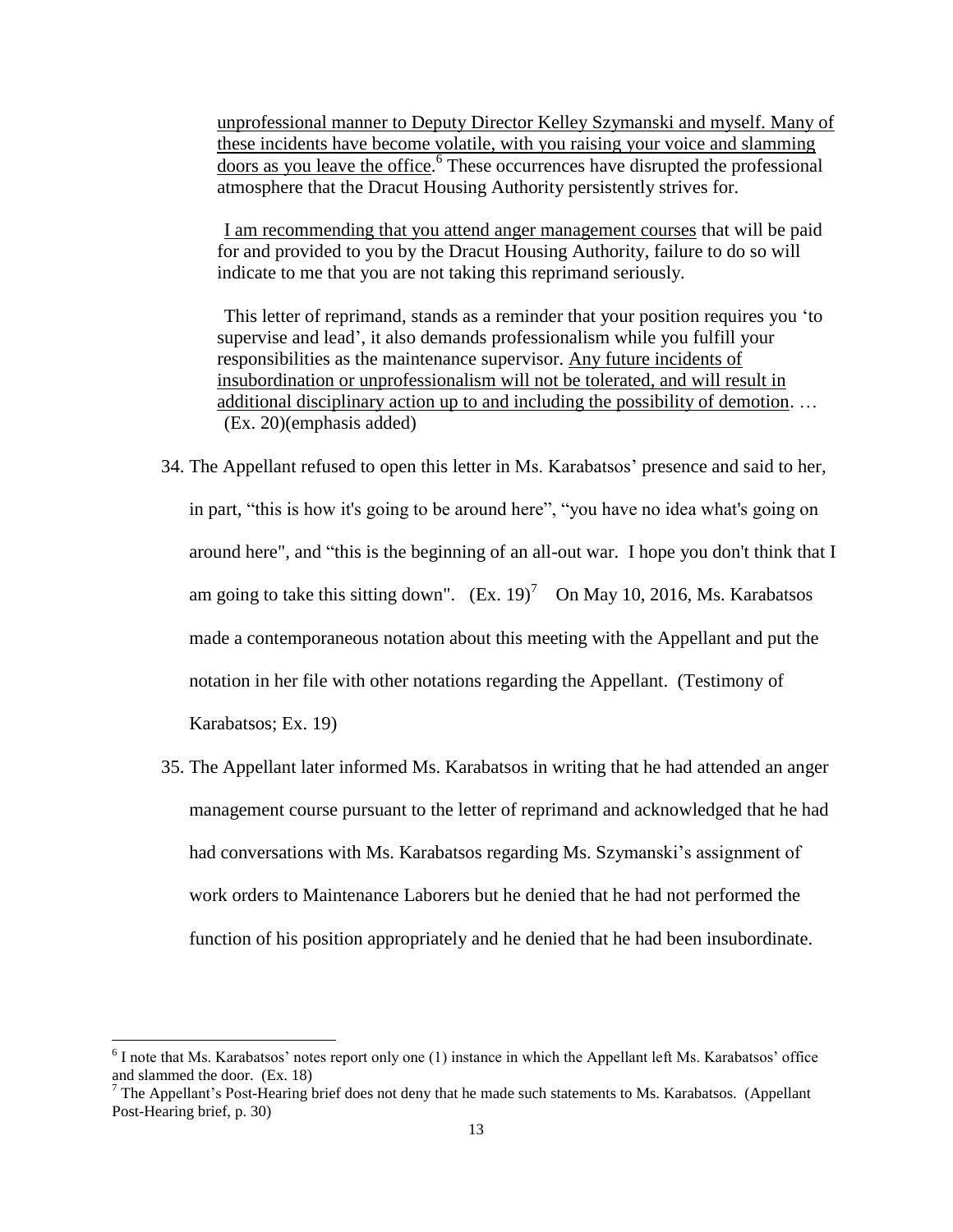The Appellant's letter further stated that he "respectfully disagree<sup>[d]</sup> with the content" of Ms. Karabatsos' reprimand letter. (Ex. 22)

- 36. Sometime in May 2016, per the order of Ms. Karabatsos, the responsibility for assigning work orders to Maintenance personnel was transferred from the Appellant to Ms. Szymanski. (Testimony of Szymanski and Karabatsos) This was done to establish a daily process/system to more efficiently monitor both the distribution and completion of the work orders. (Testimony of Szymanski)
- 37. Ms. Szymanski had a phone conversation with the Appellant on May 11, 2016 regarding the implementation of a new policy that would require all Maintenance staff to inform the DHA administrative office whenever they would leave the Town of Dracut to conduct official DHA business. (Testimony of Szymanski)
- 38. McCartin's Electrical Supply store is located in Lowell, Massachusetts and was routinely visited by the Appellant to purchase supplies for the DHA. With the implementation of Ms. Szymanski's new policy, the Appellant was required to advise Ms. Szymanski whenever he was going to McCartin's Electrical Supply store for work as well as what supplies he intended to purchase. The new policy was intended to create a more efficient work environment wherein the DHA administrative office would know the whereabouts of DHA employees and the amount of money being spent on work supplies. (Testimony of Szymanski)
- 39. When Ms. Szymanski informed the Appellant of the new policy over the phone, he angrily replied that he could not believe that they were having this conversation and that he now had to tell her when and why he was going to the supply store. The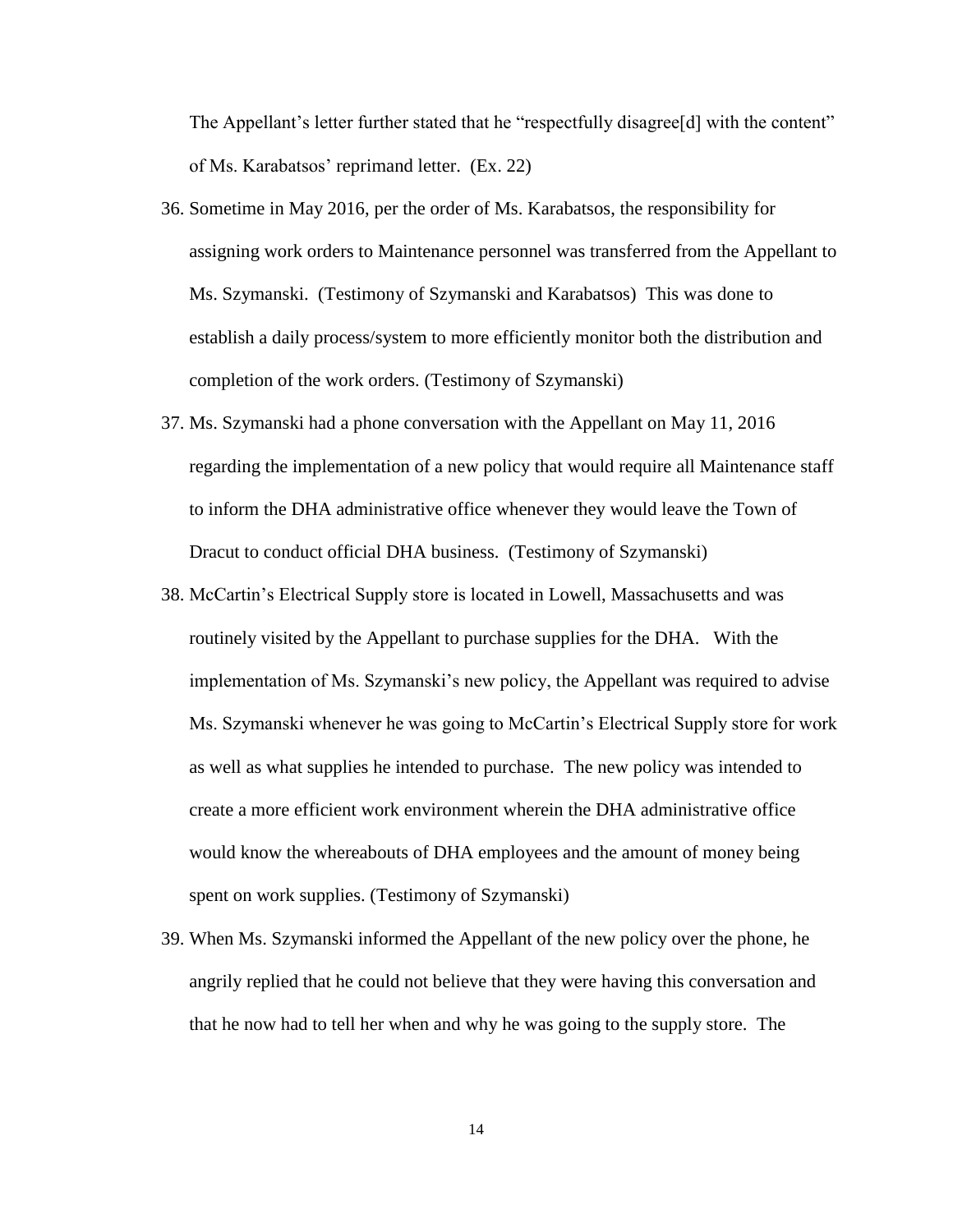Appellant then abruptly hung up the phone on Ms. Szymanski. (Testimony of Szymanski)

- 40. On May 16, 2016, the Appellant again voiced his dissatisfaction to Ms. Szymanski regarding the new policy and when she asked him what he was trying to purchase at McCartin's Electrical Supply that day, the Appellant stated words to the effect that someone was going after his job. (Testimony of Szymanski)
- 41. On May 17, 2016, at a meeting at the end of the day, the Appellant informed Ms. Karabatsos that he did not believe Mr. Murphy or Mr. Hubert should be taking any direction from her, that they should only take direction from him, and that he should be distributing the work orders. (Testimony of Karabatsos)
- 42. Ms. Szymanski also attended the end of day meeting on May 17, 2016. She also had a discussion with the Appellant at the meeting regarding oversight of the Maintenance staff. The Appellant told Ms. Szymanski that he believed the system for issuing work orders was not working and that she should not be calling Mr. Murphy or Mr. Hubert to do anything for the DHA. (Testimony of Szymanski)

#### *December 20, 2016 Incident*

43. On the morning of December 20, 2016, the Appellant went to Ms. Karabatsos' office complaining that Mr. Hubert had met with her the day before regarding an issue at the bathroom at a Myron Street property of the DHA. The Appellant complained to Ms. Karabatsos that Mr. Hubert should discuss the Myron Street property issue with him, not her. Ms. Karabatsos told the Appellant to supervise Mr. Hubert and discuss the matter with him. The Appellant complained to Ms. Karabatsos that it's always his fault, adding "you are not going to like it if I talk to him because I will be all over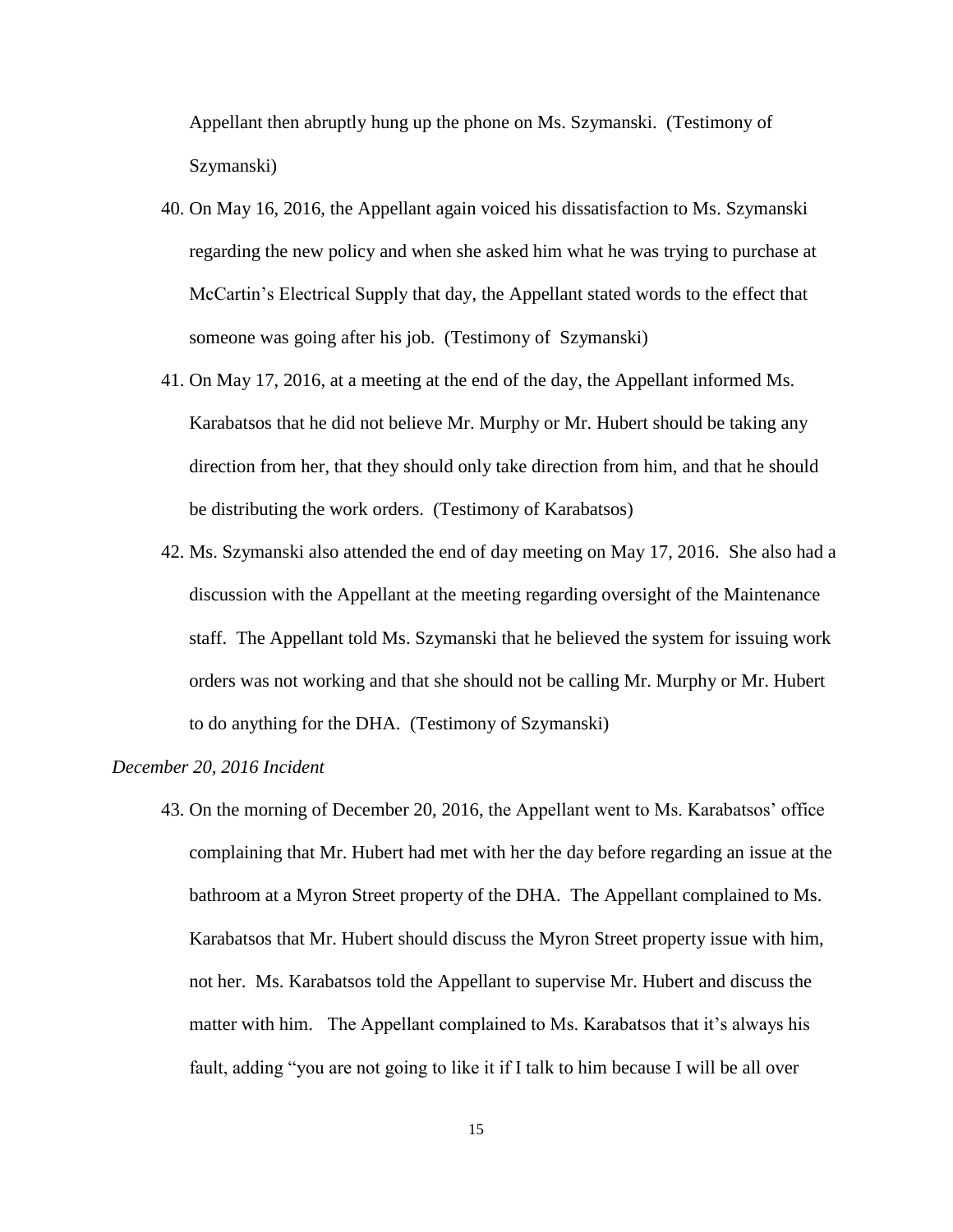him". (Ex. 23) Ms. Karabatsos made contemporaneous notations that day regarding her conversation with the Appellant and put them in a file in her office relating to the Appellant. (Testimony of Karabatsos; Ex. 23)

44. At the end of the work day on December 20, 2016, the Appellant, Mr. Murphy and Mr. Humbert went to the administrative office, as scheduled, to discuss the work accomplished that day. Ms. Karabatsos made contemporaneous notations that afternoon regarding certain comments made at the meeting. Ms. Karabatsos' notes state, in part,

> [The Appellant] asked about one of the work orders that was done and wanted to know why he [the Appellant] was not aware of the work order. [Mr. Hubert] said to [the Appellant] that one of the residents had stopped him the day before to do some work. [Mr. Hubert] did the work and then requested a work order and that is why [the Appellant] did not know about it. [The Appellant] said that he was supposed to be delegating the work and that [Mr. Hubert] should not be taking it upon himself to do work orders that [the Appellant] has not seen. [Ms. Karabatsos] stated that [Mr. Hubert] completing the work order was fine and part of his job requirement. [The Appellant] said "how am I supposed to know what's going on if I don't see the work orders"? At that point, [the Appellant] started to get angry and [Mr. Hubert] began to say to [the Appellant] that he doesn't even look at the work orders. … [Mr. Hubert] told [the Appellant] 'you are giving us more and more work but you are not doing any work'. … [Ms. Karabatsos] told [Mr. Hubert] that he should stop talking at this point. [Mr. Murphy] was also present and he asked [the Appellant] 'why the process of doing work orders had changed'. … After some additional exchanges [the Appellant] told [Mr. Hubert] and [Mr. Murphy] 'that he delegates the work and they should not do anything unless [the Appellant] tells them to'. At this point [Mr. Hubert] and [Mr. Murphy] left the office but upon leaving [Mr. Hubert] said to [the Appellant] 'I wish that I could hand in three work orders a day … [Ms. Karabatsos] told [Mr. Hubert] again that he should stop talking and leave – which he did.

> [The Appellant] then said to [Ms. Karabatsos] 'do you think it's ok for [Mr. Hubert] to act that way'. [Ms. Karabatsos] said that no he should not be saying those things to you … [Ms. Karabatsos] also told [the Appellant] the [Mr. Hubert] is frustrated. [Mr. Hubert] and [Mr. Murphy] are excellent workers and that [the Appellant] is a working supervisor and it does not appear as though he is doing as much as he should. …. [The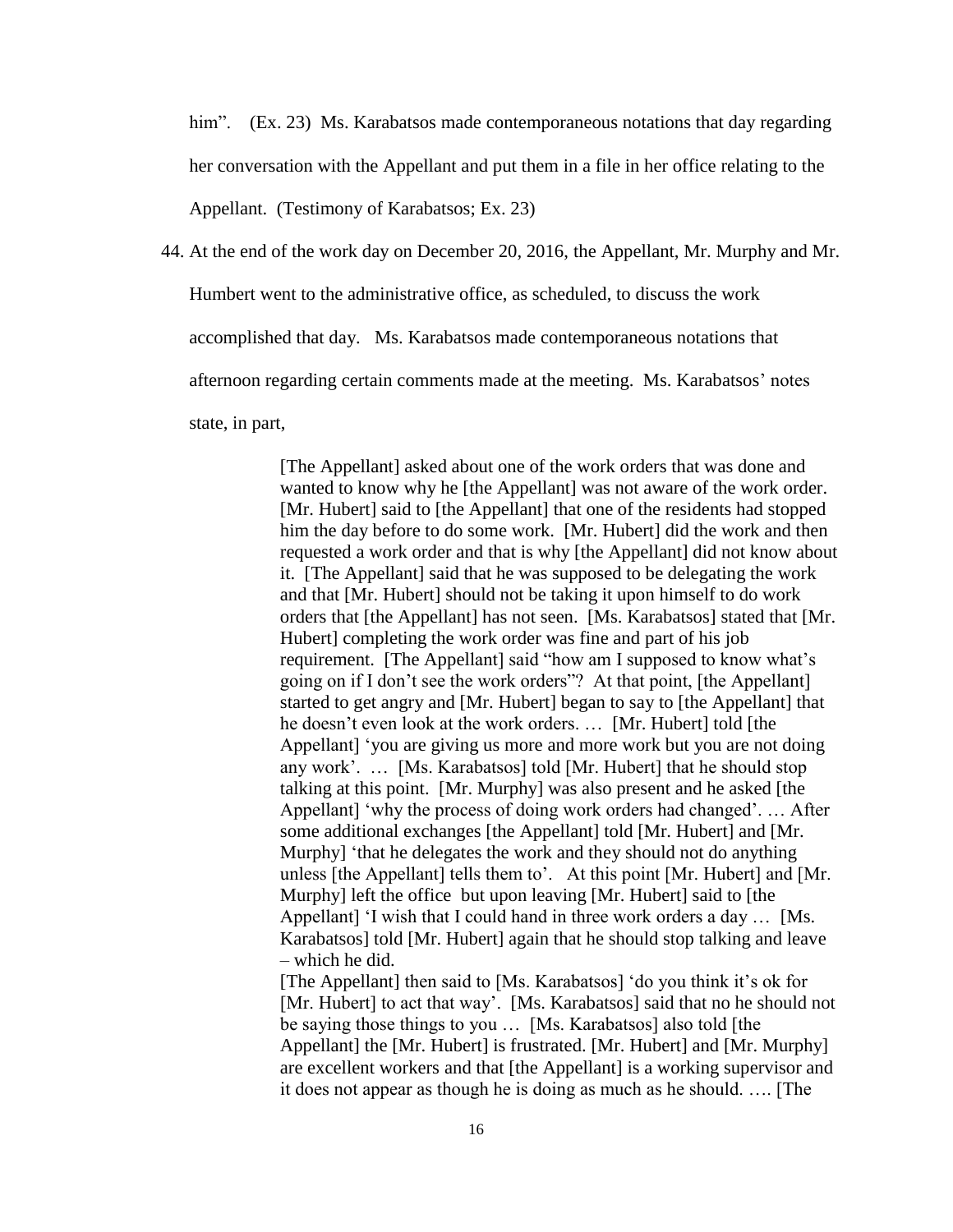Appellant said [j]ust because they don't see me they think I am not working. At this point [Ms. Karabatsos] told [the Appellant] that [she did] not think that [the Appellant was] a 'good supervisor'. [She] told him that he has two really good workers and he should be taking advantage of their strengths but he does not do that. [She] then told him that [she] think[s] he is a 'bad supervisor' and that we have had these conversations on numerous occasions. [The Appellant] then told [Ms. Karabatsos] that [she] was a 'bad boss'. [The Appellant] said to me 'do you want to demote me is that what this is all about and if you do that be ready for what happens'. [Ms. Karabatsos] responded by saying to [the Appellant] 'is that a threat'? At that point [Ms. Karabatsos] told [the Appellant] that [she] had to leave and he left the office. Based on these most recent incidents involving [the Appellant] … [Ms. Karabatsos] did not feel as though the [DHA] is benefiting (sic) from [the Appellant] filling this position. [The Appellant] is unprofessional and insubordinate on a continual basis and should be demoted to the position of a maintenance staff person.

(Ex. 23)

 $\overline{\phantom{a}}$ 

45. On January 9, 2017, the DHA Board approved an "updated" Deputy Director Job

Description, adding that the Deputy Director "oversee[s]" Maintenance and

administrative staff. (Ex. 46; *cf.* Ex. 55)

46. Also on January 9, 2017, Ms. Karabatsos issued a letter of reprimand to Mr. Hubert for

" … insubordinate acts that occurred in my presence towards [the Appellant] on the

afternoon of December 20, 2016 … I believe that all public employees should act in a

professional manner when engaging with supervisors, residents and the public …."

(Ex. 48; Testimony of Karabatsos; *see also* Ex. 23)<sup>8</sup>

47. Further, on January 9, 2017, Ms. Karabatsos issued a letter to the Appellant demoting him, stating, in part,

 $8$  The Respondent argues that the Appellant could have disciplined the Maintenance Laborers whereas the Appellant alleges that he lacked such authority. The DHA Personnel Manual is unclear about how discipline is authorized. The Maintenance Supervisor job description states that the supervisor has such authority but the Appellant questions the validity of the job description, stating that it is undated and he did not sign it.

However, Ms. Karabatsos' job description indicates that she has disciplinary authority, subject to the Board's approval. In addition to issuing discipline to the Appellant, Ms. Karabatsos issued a written reprimand to Mr. Hubert. While there is no indication in the record that the Board explicitly approved the discipline issued by Ms. Karabatsos, presumably it would have taken action if it disapproved the discipline and there is no evidence in the record that it took such action.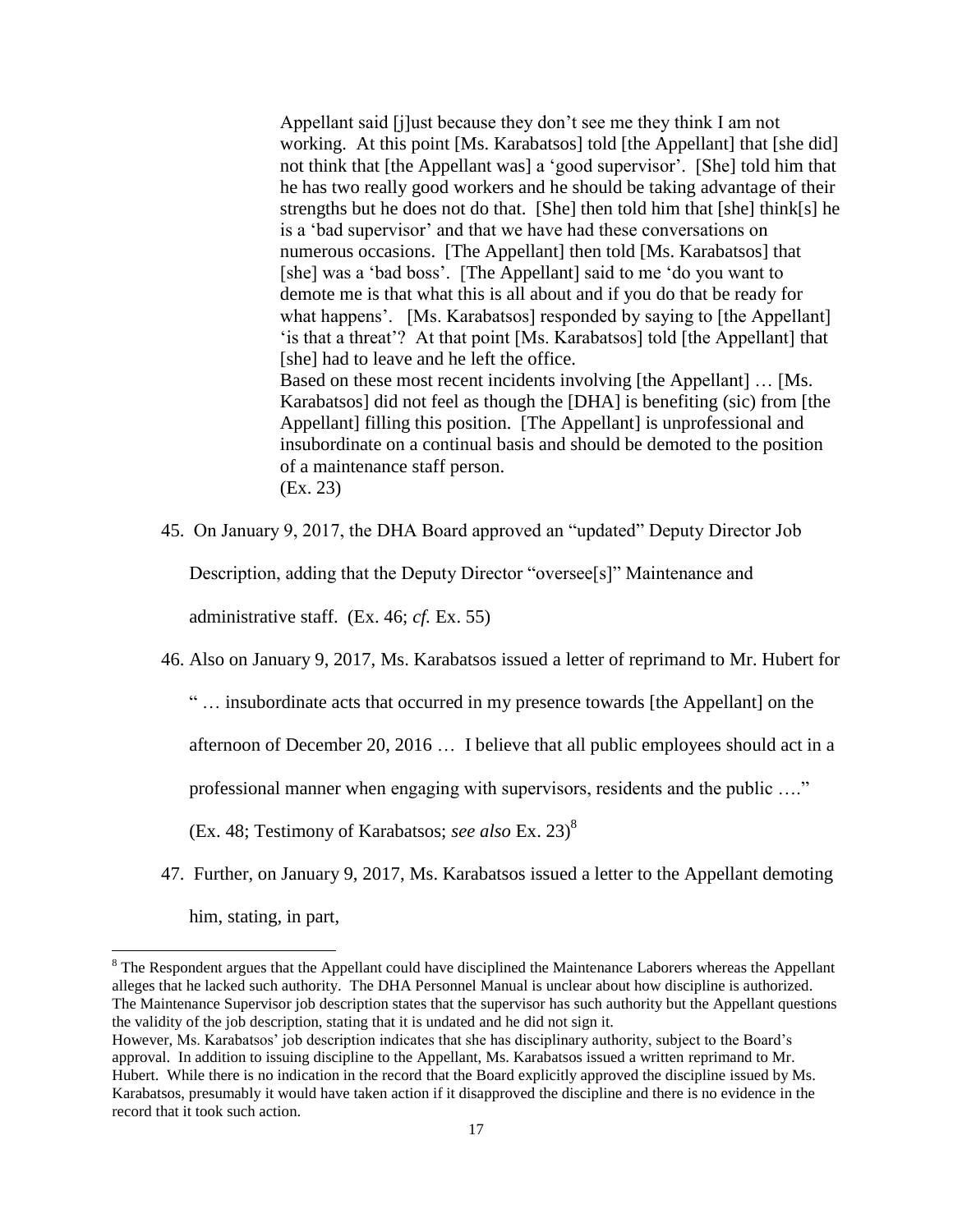This is an official letter of demotion from the position of maintenance supervisor to maintenance laborer. This demotion is based on continuous acts of insubordination, failure to fulfill your position requirements, specifically supervision and leadership, and an incessant display of disgruntlement and discontent in the workplace.

Over the past 14 months you've been reprimanded and reminded to change your behavior and your attitude toward your position, your subordinates, and your supervisors. I have previously given you a letter of reprimand regarding these same issues but your behaviors (sic) have not changed. I came to this decision based on the most recent acts of "insubordination and lack of leadership" that came to a head on December 20, 2016. Due to these incidents I believe that it is in the best interest of the Dracut Housing Authority that effective January 23, 2017 you be demoted to the position of maintenance laborer. (Ex. 23)

48. At the January 23, 2017 DHA Board Meeting, the Board voted to approve an "updated

Deputy Director Job Description", which added, "[o]versee administrative staff and

maintenance staff." (Exs. 46 and 52)

49. The Appellant filed the instant appeal at the Commission on February 16, 2017.

(Administrative Notice)

# *Pertinent DHA Policies*

50. The Personnel Policy of the DHA dated December 21, 2015, states,

# "IMPORTANT NOTICE

The provisions of this manual or any similar written document developed or disseminated by the [DHA] … are designed and intended to provide guidance and information and not create an employment obligation for the [DHA]. Only the Executive Director of the [DHA] is authorized to create an employment contract and a signed and written agreement is required to do so. ...."

#### Article 3, in part,

"It is the policy of the [DHA] to promote a productive work environment and not to tolerate verbal or physical conduct by any employee which harasses, disrupts, or interferes with another's work performance or which creates an intimidating, offensive, or hostile environment.

Section 1 ... Harassment also refers to behavior, which is personally offensive, impairs morale, and interferes with the work effectiveness of employees. No form of harassment will be tolerated …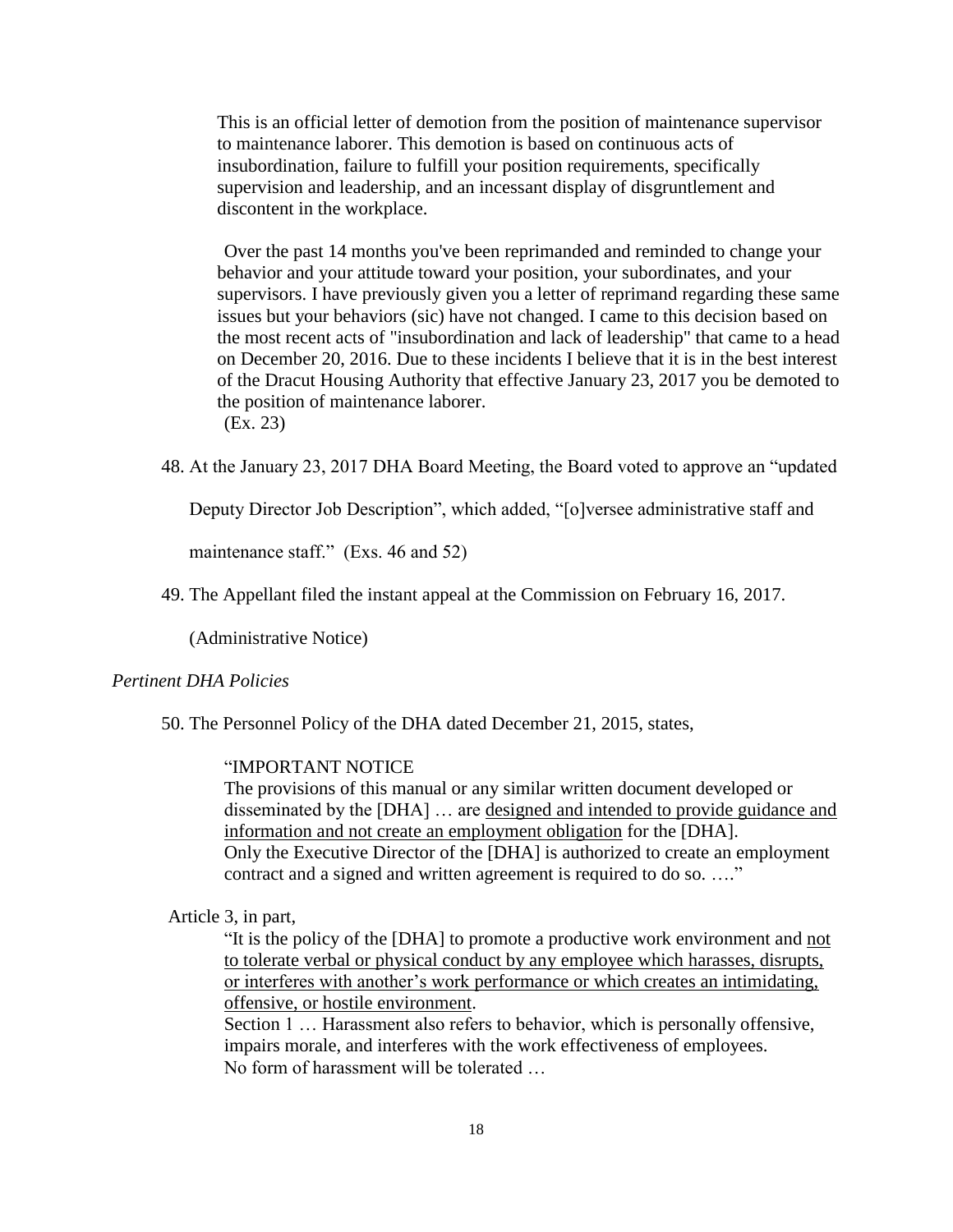Section 6 ... If it is determined that inappropriate conduct has been committed by one of the [DHA's] employees, we will take such action as is appropriate under the circumstances. Such action may range from counseling to termination from employment, and may include such other forms of disciplinary action …. "

Article 4, in part,

…

Section 4.1 – General Policy:

"… conduct that interferes with operations, discredit the [DHA], or is offensive to tenants or fellow employees will not be tolerated.

Section 1 Employees are expected at all times to conduct themselves in a positive manner

(h) Treating all tenants, visitors, and fellow employees in a courteous manner;

(i) Refraining from behavior of conduct deemed offensive or undesirable … Section 2 The following conduct is prohibited and will subject the individual involved to discipline action, up to and including termination: …

b) The use of profanity or abusive language …

h) Threatening or intimidating management, supervisors, or fellow workers

Section 3 The examples in Paragraph (2), above, are illustrative of the type of behavior that will not be permitted ....

#### Article 17, in part,

Section 17.2 Employee evaluations will be conducted annually. Maintenance evaluations will take place in March …

Section 17.4 … "progressive discipline chart for major infractions". The chart provides, in part, a first offense for "threatening or intimidating other DHA employees or residents" is subject to termination. A first offense for "Unprofessional conduct\harassment is subject to a three (3)-day suspension and upon a second such offense, an employee may be terminated. For "insubordination by refusing a supervisor's order" a first time offense is subject to a three (3)-day suspension and a five (5)-day suspension for a second offense. For "failure to follow specific direction, on a first offense, the employee will receive a written warning and a second offense is subject to a three (3)-day suspension. For "inability to work harmoniously with all co-workers, is subject to a written warning for a first offense and a three (3)-day offense upon a second offense.

Section 17.6, in part, [a]n employee who gives unsatisfactory service or who has behaved in an unprofessional manner contrary to the interests of the [DHA] may be subject to dismissal by the Executive Director … (Ex. 2)(emphasis added)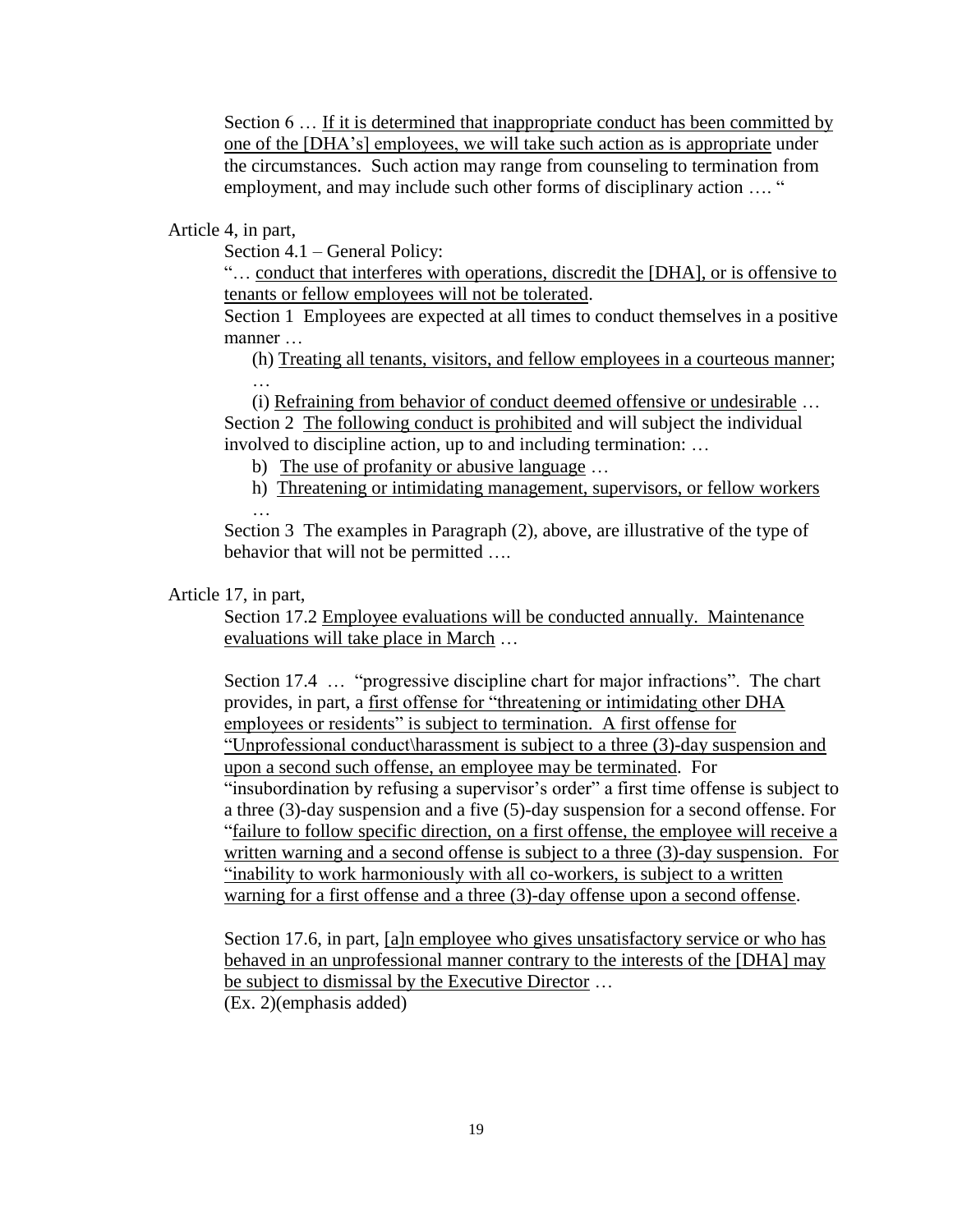*Pertinent Statute*

51. Section 7 of G.L. c. 121B provides, in part, that a housing authority may employ an executive director … and such other … employees as it deems necessary or proper, and shall determine their qualifications, duties, and compensation, and may delegate to one or more of its members, agents or employees such powers and duties as it deems necessary or proper …." (Id.)

## *Applicable Law*

The Commission's authority in this matter is drawn from G.L. c. 121B, s. 29, which provides, in relevant part,

> No employee of any housing authority, except an employee occupying the position of executive director, who has held his office or position, including any promotion or reallocation therefrom within the authority for a total period of five years of uninterrupted service, shall be involuntarily separated therefrom except subject to and in accordance with the provisions of sections forty-one to fortyfive, inclusive, of said chapter thirty-one to the same extent as if said office or position were classified under said chapter. Id.

The role of the Civil Service Commission is to determine "whether the appointing authority has sustained its burden of proving that there was reasonable justification for the actions taken by the appointing authority." Cambridge v. Civil Serv. Comm'n, 43 Mass.App.Ct. 300, 304 (1997). *See* Watertown v. Arria, 16 Mass.App.Ct. 331 (1983). An action is "justified" when it is done upon adequate reasons sufficiently supported by credible evidence, when weighed by an unprejudiced mind; guided by common sense and by correct rules of law." Commissioners of Civ Serv. v. Mun. Ct. of the City of Boston, 359 Mass. 211, 214 (1971). The commission determines justification for discipline by inquiring, "whether the employee has been guilty of substantial misconduct by impairing the efficiency of public service." Murray v. Second Dist. Ct. of E. Middlesex, 389 Mass. 508, 514 (1983).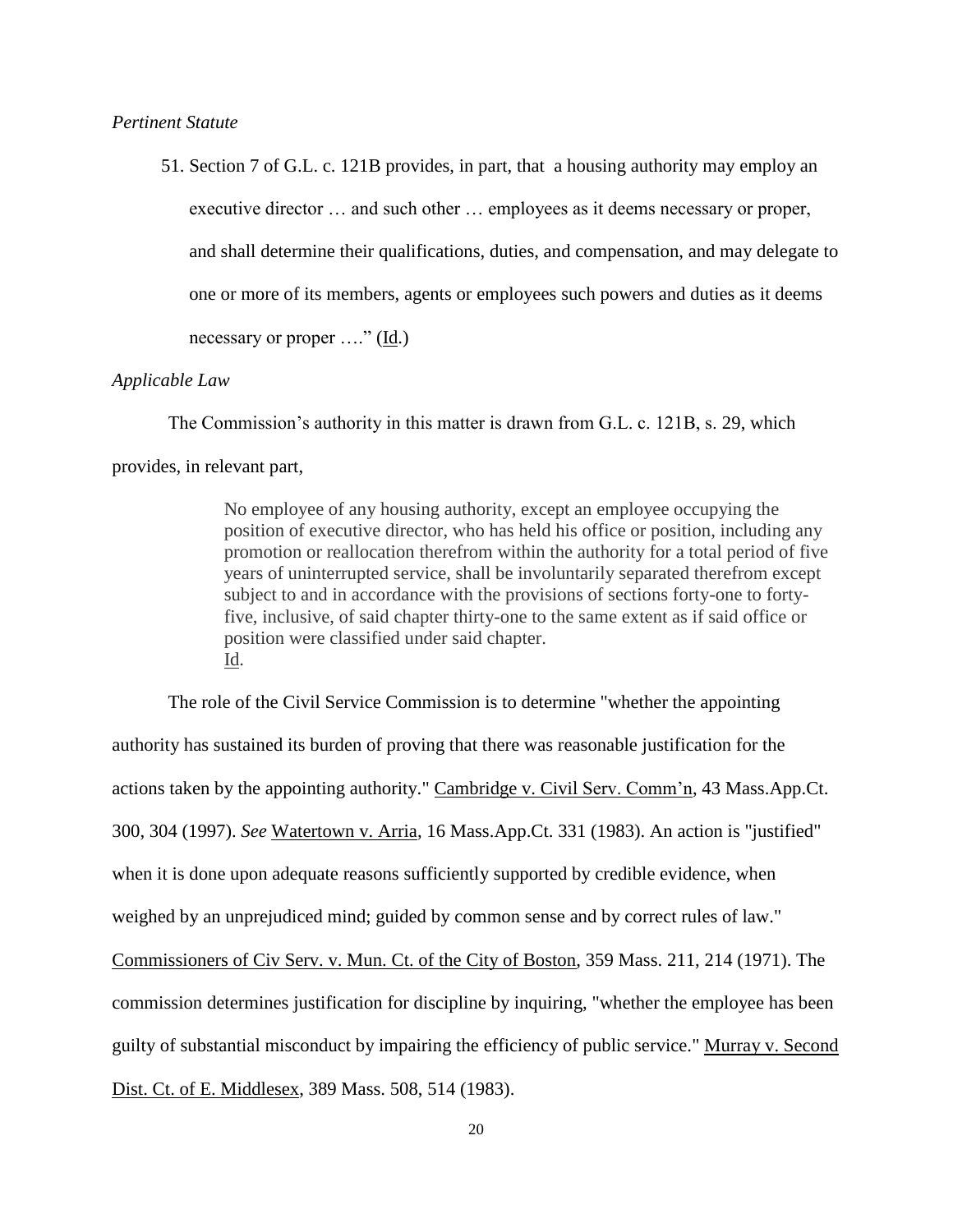The appointing authority's burden of proof is one of a preponderance of the evidence which is satisfied "if it is made to appear more likely or probable in the sense that actual belief in its truth, derived from the evidence, exists in the mind or minds of the tribunal notwithstanding any doubts that may still linger there." Tucker v. Pearlstein, 334 Mass. 33, 35-36 (1956). In reviewing an appeal under G.L. c. 31, if the Commission finds by a preponderance of the evidence that there was just cause for action taken against an Appellant, the Commission shall affirm the action of the appointing authority. Falmouth v. Civil Serv. Comm'n, 61 Mass. App. Ct. 796, 800 (2004).

The Commission is guided by "the principle of uniformity and the 'equitable treatment of similarly situated individuals' [both within and across different appointing authorities]" as well as the "underlying purpose of the civil service system 'to guard against political considerations, favoritism and bias in governmental employment decisions.'" Town of Falmouth v. Civil Service Comm'n, 447 Mass. 814, 823 (2006) and cases cited. It is also a basic tenet of the "merit principle" which governs Civil Service Law that discipline must be remedial, not punitive, designed to "correct inadequate performance" and "separating employees whose inadequate performance cannot be corrected." G.L. c. 31, s. 1.

#### *Analysis*

The preponderance of the evidence does not support the Housing Authority's decision to to demote the Appellant from his position as Maintenance Supervisor, but, rather, supports a five (5)-day suspension While the Respondent has shown that some, but not all of the charges against the Appellant are justified, they fall short of justifying a demotion. Only when the evidence establishes that an employee's behavior or performance cannot be remediated may an employee be removed from his position. For the reasons discussed below, the Respondent has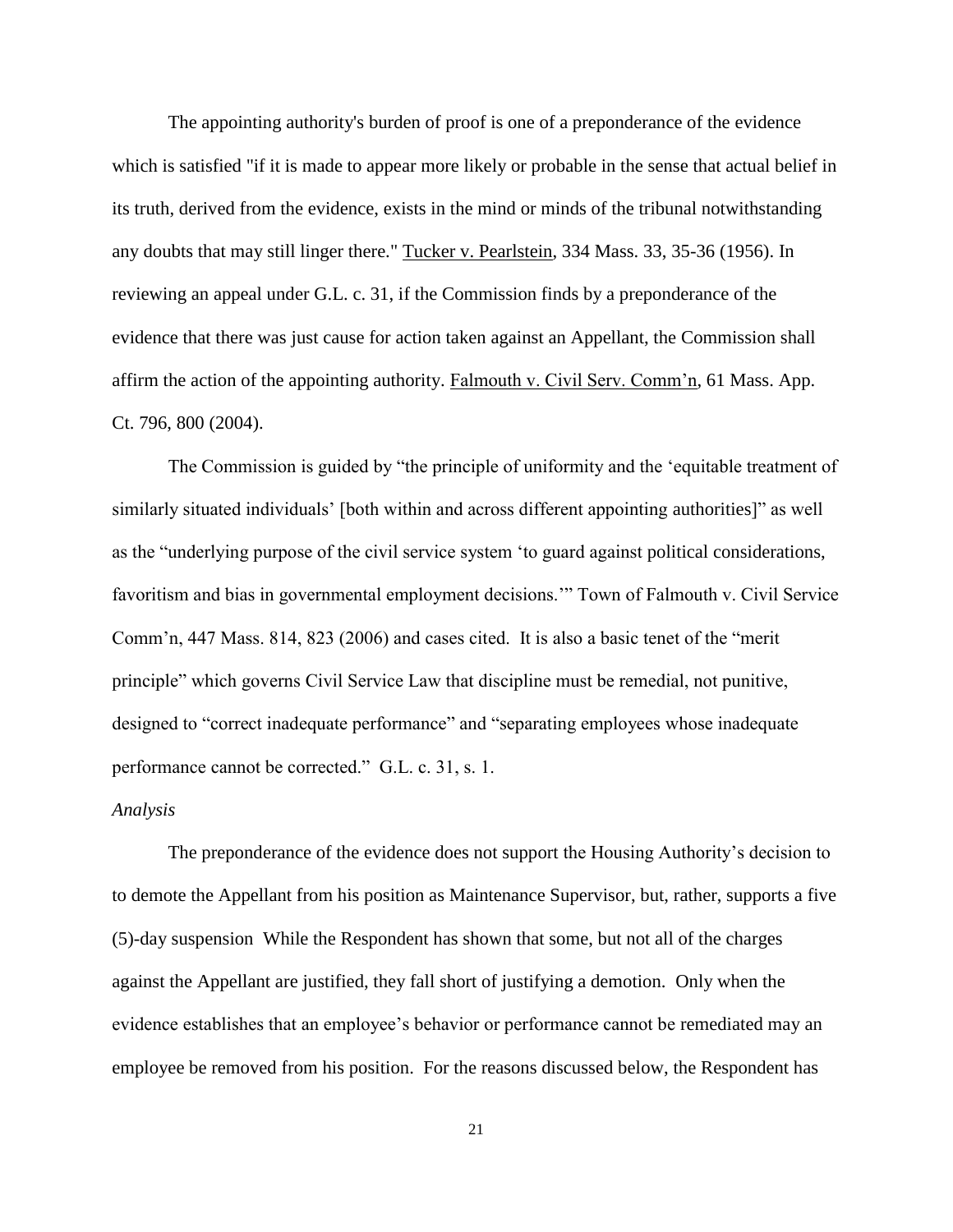not shown that. Rather, based on the limited charges which have been proven, a short, five (5) day suspension is justified. My conclusion is based, in part, on my concerns about some of the evidence the Respondent relied on about which the Appellant had inadequate notice. G.L .c. 149, s. 52C request that, " … An employer shall notify an employee within 10 days of the employer placing in the employee's personnel record any information to the extent that the information is, has been used or may be used, to negatively affect the employee's qualification for employment, promotion, transfer, additional compensation or the possibility that the employee will be subject to disciplinary action …." Id.

For example, the Respondent relied on Ms. Karabatsos' notes, and other evidence to demote the Appellant, alleging that the Appellant had exhibited misconduct such as regularly arrive late to work, once allegedly called the Laborers "brownnosers", putting in little effort in to his own work on work orders, telling the Laborers to slow down, and allegedly sitting around watching others work. It is clear that the Appellant had **no** knowledge of these allegations at the time and had no opportunity to respond thereto. Further, these assertions appear to constitute "piling on", in an attempt to unfairly bolster the Respondent's position. For these reasons, I find that the Respondent's reliance on such other matters violated basic merit principles and did not support the Respondent's actions.

As referenced above, the preponderance of the evidence did support some instances of misconduct. The Appellant's language and approach as a supervisor were unprofessional on certain occasions. The Appellant challenged the authority of Ms. Karabatsos and Ms. Szymanski. The Appellant's conduct in these regards was inappropriate under the terms of the DHA Personnel Policy noted herein and it undermined Ms. Karabatsos' contractual authority under the DHA Board and her authority pursuant to her job description.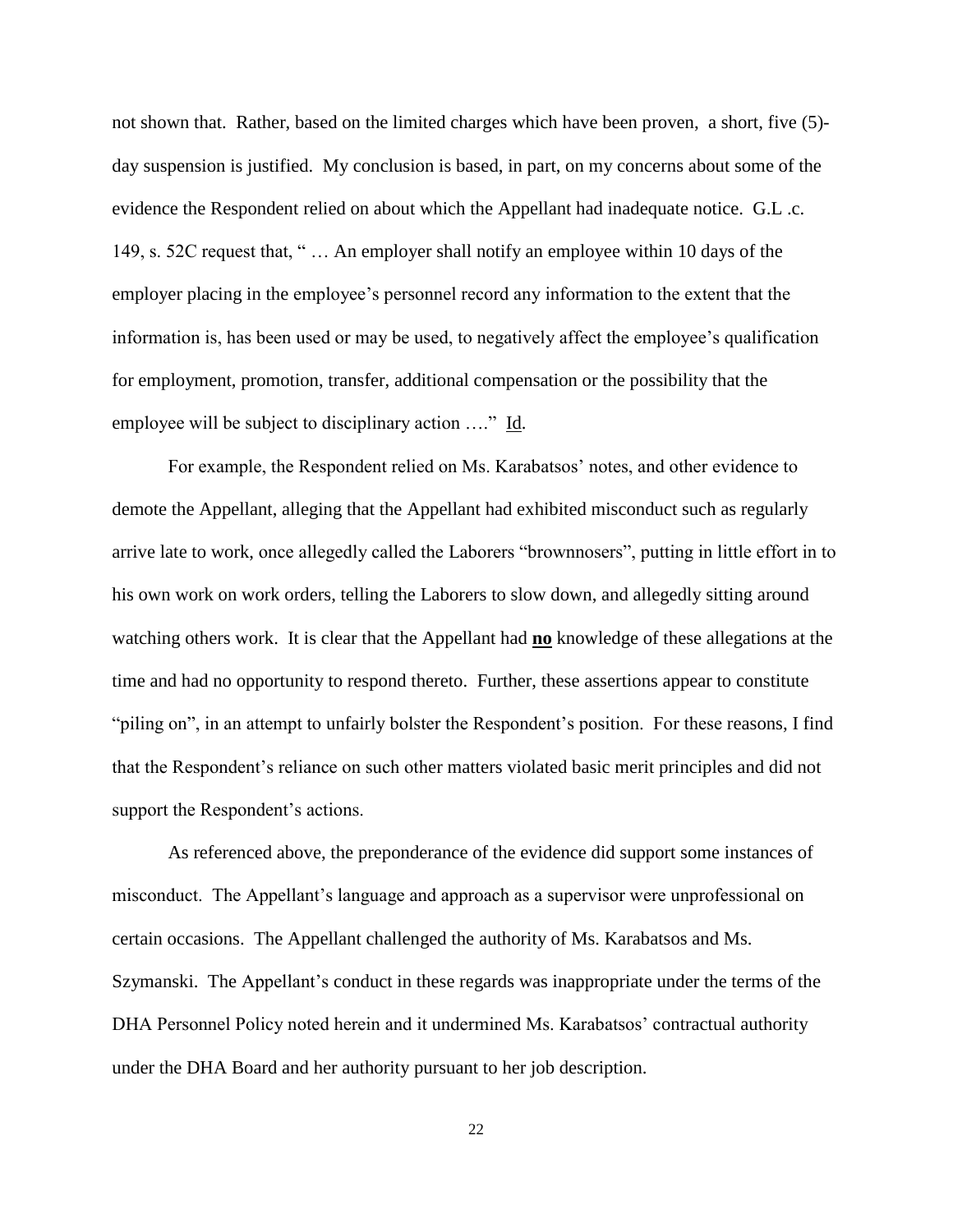The Appellant was aware of the allegations of inappropriate language (including swears) he used on different occasions and his failure to sign the credit card policy in a timely manner. Although he was not informed that Ms. Karabatsos prepared notes of their interactions leading to his demotion, he was aware of his interactions with her in these regards, as reflected in her notes and in both of their testimonies. Consequently, I find that the Respondent's reliance upon Ms. Karabatsos' notes in support of these incidents was not unfair, nor a violation of basic merit principles.

I also considered the Appellant's argument that attempts to discipline him are the result of the Respondent's one-sided response to problems, wrongly blaming only him for such problems. While it is accurate that Ms. Karabatsos did not provide the Appellant with specific guidance about improving his supervisory functions, she afforded him the opportunity to respond in writing to the 2011 complaint against him. When the Appellant complained of a hostile work environment after an altercation with Mr. Murphy's father at the Lo Kai restaurant, Ms. Karabatsos sought advice from counsel, who reported back to Ms. Karabatsos and Ms. Karabatsos informed the Appellant in writing that his complaint had been reviewed but was denied. When Mr. Hubert spoke inappropriately to the Appellant in front of Ms. Karabatsos, she verbally instructed Mr. Hubert to stop and then issued a letter of reprimand to him. When the Appellant complained to Ms. Karabatsos that Mr. Hubert and Mr. Murphy were not responding to him, Ms. Karabatsos told Mr. Hubert and Mr. Murphy that they were to respond appropriately to the Appellant, whether they liked it or not. As a result, I find that the Appellant's arguments conflict with the preponderance of the evidence and lack merit.

Going forward, however, in order to establish just cause to discipline Mr. Martin for deficiencies as a manager (i.e. to demote him), the Housing Authority must provide him with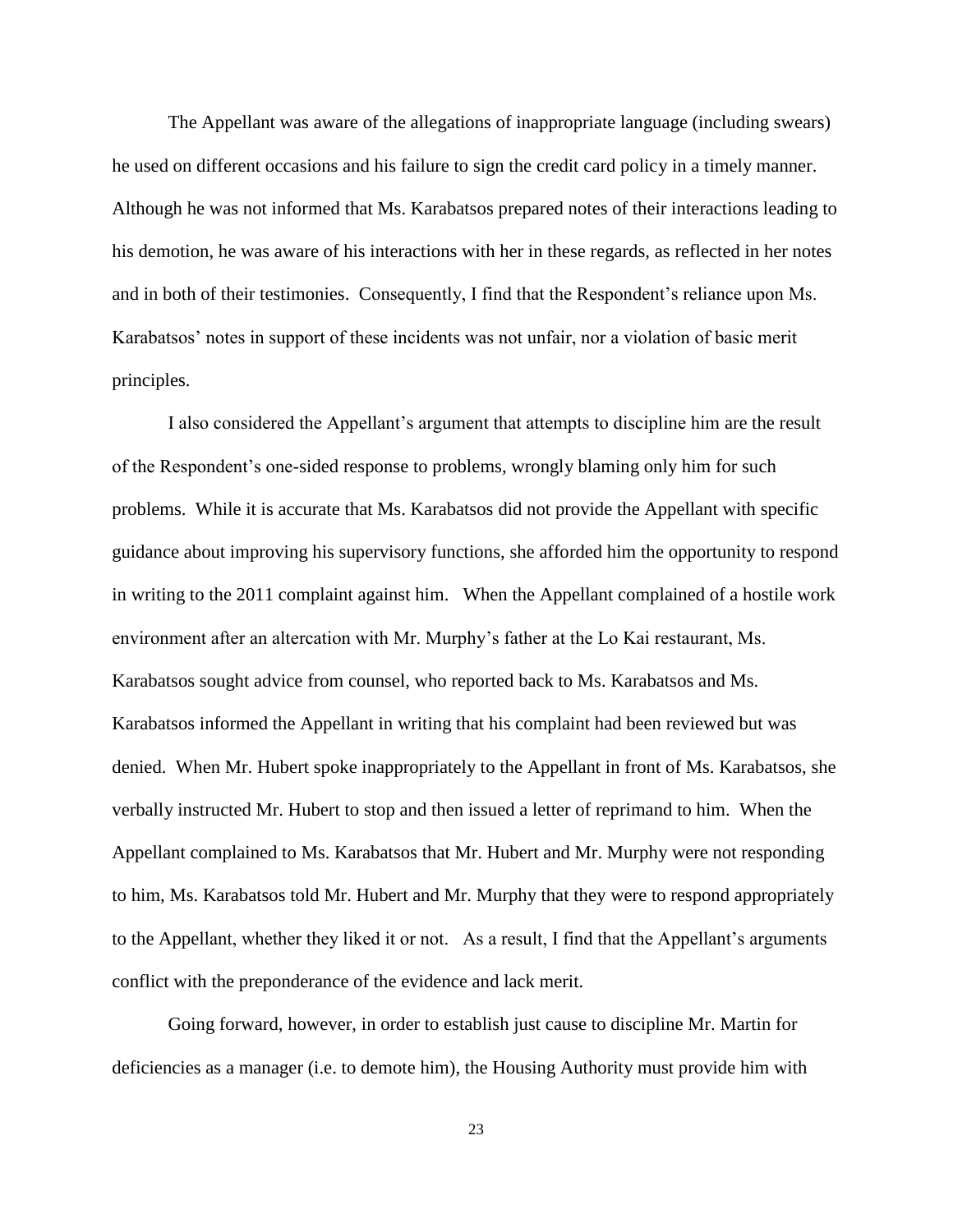guidance as to the duties and standards he is expected to meet, document all future incidents that fall below those expectations, promptly notify Mr. Martin of these incidents, and afford him a reasonable opportunity to correct the deficiencies.

#### *Conclusion*

Accordingly, for the above stated reasons, the Appellant's appeal is allowed in part.

The discipline is modified from a demotion to a five (5)-day suspension. The Appellant shall be

reinstated to Maintenance Supervisor without any loss of pay or other benefits, except for those

associated with the five (5)-day suspension.

Civil Service Commission

\_\_\_\_\_\_\_\_\_\_\_\_\_\_\_\_\_\_\_\_\_\_\_

*/s/Cynthia A. Ittleman*

Cynthia A. Ittleman, Commissioner

By a 4-1 vote of the Civil Service Commission (Bowman, Chairman - Yes; Ittleman, Commissioner – Yes; Stein, Commissioner – Yes; Tivnan, Commissioner – Yes; Camuso, Commissioner - No<sup>9</sup>) on April 11, 2019. (Note: This Commission decision was initially issued by the Commission on March 14, 2019. This clarified decision is being voted on and issued on April 11, 2019)

Either party may file a motion for reconsideration within ten days of the receipt of this Commission order or decision. Under the pertinent provisions of the Code of Mass. Regulations, 801 CMR 1.01(7)(l), the motion must identify a clerical or mechanical error in this order or decision or a significant factor the Agency or the Presiding Officer may have overlooked in deciding the case. A motion for reconsideration does not toll the statutorily prescribed thirty-day time limit for seeking judicial review of this Commission order or decision.

Under the provisions of G.L c. 31, § 44, any party aggrieved by this Commission order or decision may initiate proceedings for judicial review under G.L. c. 30A, § 14 in the superior court within thirty (30) days after receipt of this order or decision. Commencement of such proceeding shall not, unless specifically ordered by the court, operate as a stay of this Commission order or decision. After initiating proceedings for judicial review in Superior Court, the plaintiff, or his / her attorney, is required to serve a copy of the summons and complaint upon the Boston office of the Attorney General of the Commonwealth, with a copy to the Civil Service Commission, in the time and in the manner prescribed by Mass. R. Civ. P. 4(d).

Notice:

l

Brian W. Leahey, Esq. (for Appellant) Keith J. Nicholson, Esq. (for Respondent)

 $9^9$  Commissioner Camuso voted no as he believes that the appropriate discipline here is a written warning, as opposed to a five (5)-day suspension or demotion.